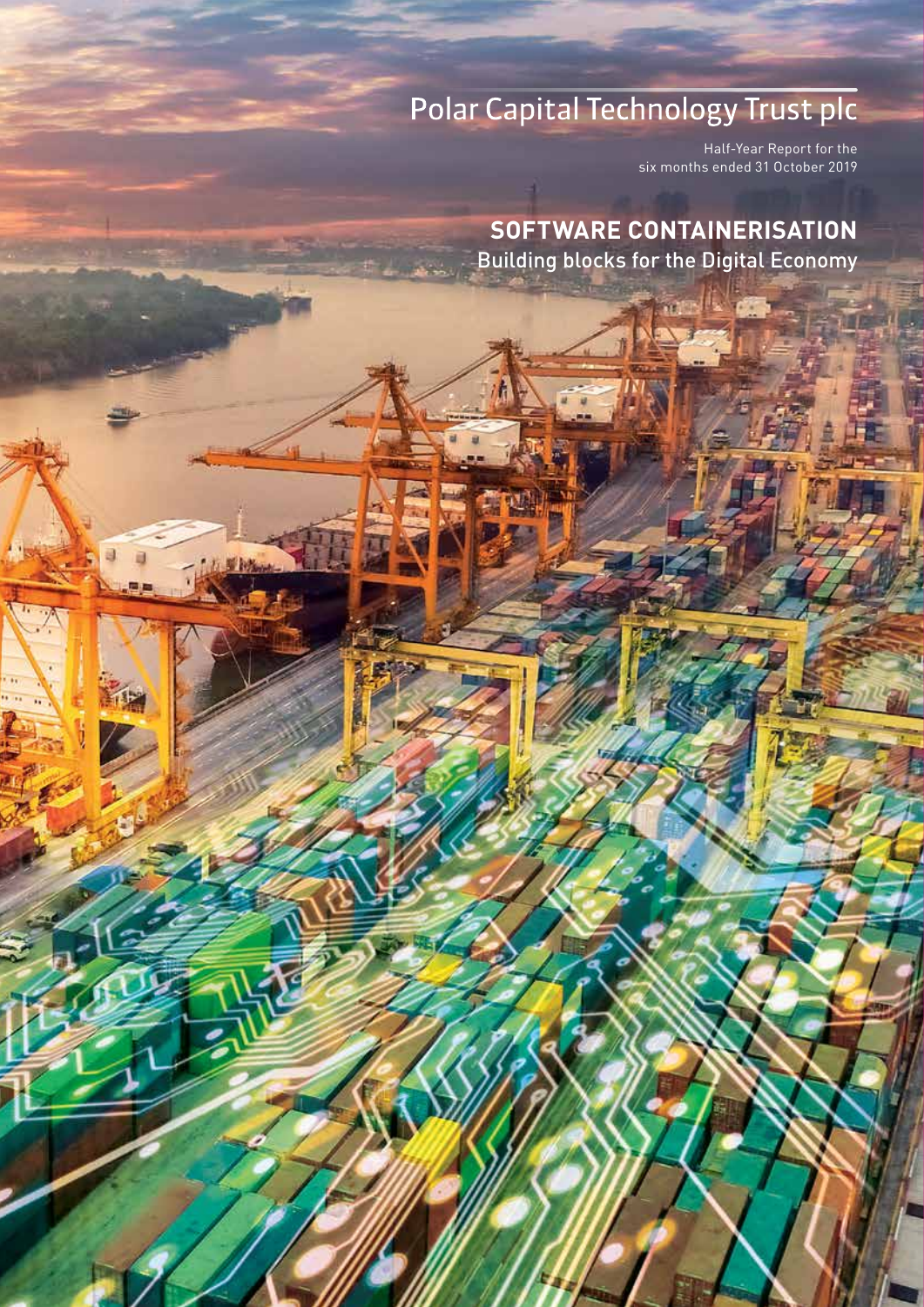# **YOUR COMPANY AT A GLANCE**

### **INVESTMENT OBJECTIVE**

The Investment Objective is to maximise long-term capital growth through investing in a diversified portfolio of technology companies around the world. The investment policy is set out in full in the Strategic Report on pages 40 and 41 of the Annual Report for the year ended 30 April 2019.

### **INVESTMENT RATIONALE AND APPROACH**

Over the last three decades the technology industry has been one of the most vibrant, dynamic and rapidly growing segments of the global economy. Technology companies can offer the potential for substantially faster earnings growth than the broader market.

Technology may be defined as the application of scientific knowledge for practical purposes and technology companies are defined accordingly.

While this offers a very broad and dynamic investment universe and covers many different companies, the portfolio focuses on companies which use technology, or which develop and supply technological solutions as a core part of their business models. This includes areas as diverse as information, media, communications, environmental, healthcare, financial, e-commerce and renewable energy, as well as the more obvious applications such as computing and associated industries.

#### **MANAGEMENT**

The Company is an investment trust led by an experienced Board of Non-executive Directors with extensive knowledge of investment matters, the regulatory and legal framework within which your Company operates, as well as the various roles played by investment companies in shareholders' portfolios. The role of the Board is to provide oversight of the Company's activities and to seek to ensure that the appropriate financial resources and controls are in place to deliver the Investment Objective and manage the risks associated with such activities. The Directors have appointed various third-party suppliers to provide a range of services including investment management, depositary and administrative services to the Company.

Polar Capital LLP has been the appointed Investment Manager and AIFM throughout the year. Ben Rogoff, the appointed portfolio manager, has been responsible for the Company's portfolio since 1 May 2006 and is supported by a team of technology specialists. Polar Capital LLP is authorised and regulated by the Financial Conduct Authority.

## **CONTENTS**

### **Overview**

### IFC Your Company

- at a Glance
- 01 Financial Highlights

### Manager's Report & Portfolio

- 02 Investment Manager's Report
- 09 Portfolio Breakdown
- 11 Portfolio
- 15 Corporate Matters

#### Financial Statements

- 16 Statement of
- Comprehensive Income
- 17 Balance Sheet
- 18 Statement of Changes in Equity
- 19 Cash Flow Statement
- 20 Notes to the Financial **Statements**
- Information 25 Directors and Contacts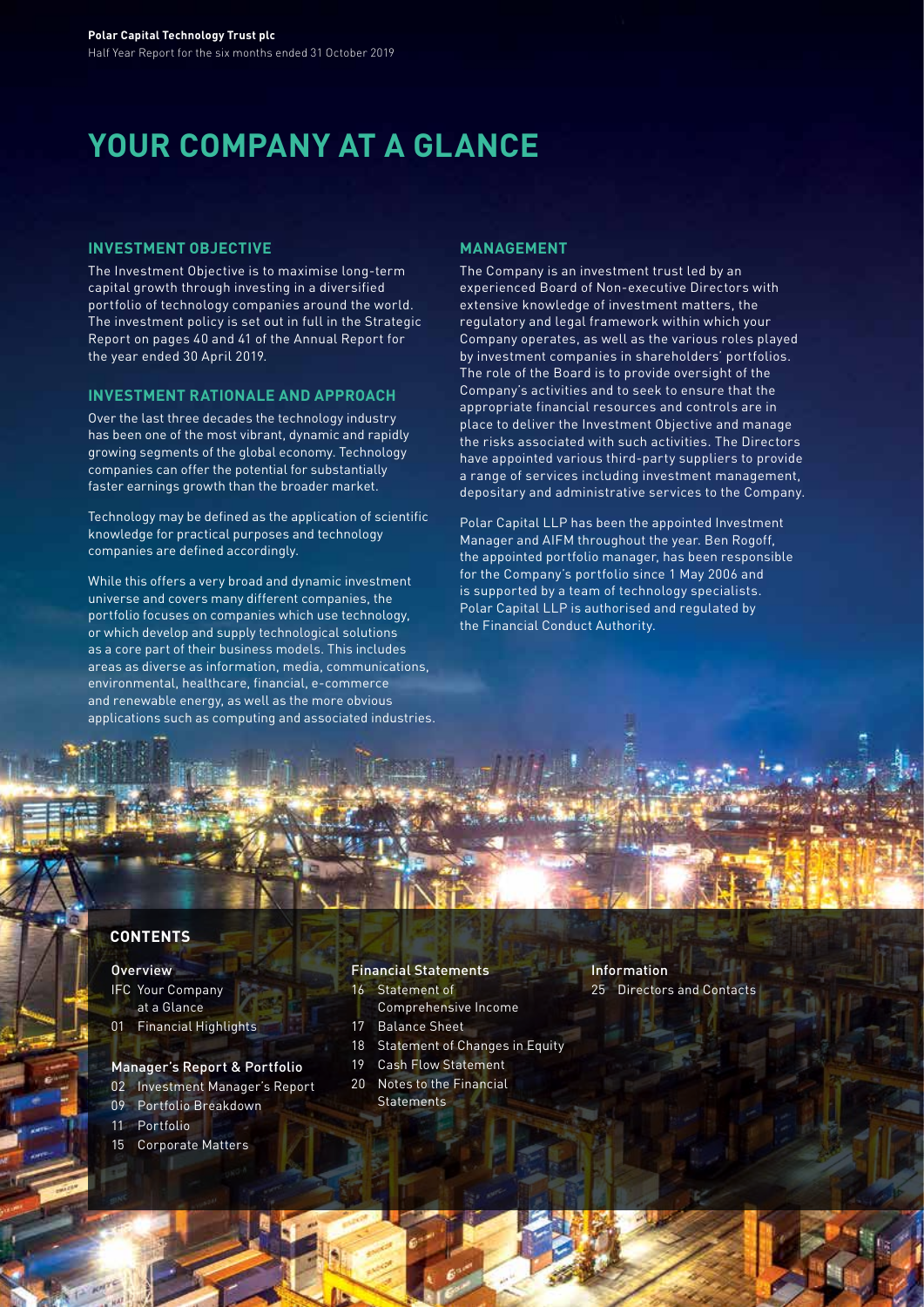# **FINANCIAL HIGHLIGHTS**

## **FINANCIAL SUMMARY**

|                                                                                                                                             | (Unaudited)<br>As at 31 October 2019 | [Audited]<br><b>As at 30 April 2019</b> | Movement % |
|---------------------------------------------------------------------------------------------------------------------------------------------|--------------------------------------|-----------------------------------------|------------|
| Total net assets                                                                                                                            | £1,973,858,000                       | £1.935.646.000                          |            |
| Net assets per ordinary share                                                                                                               | 1474.95 <sub>p</sub>                 | 1446.40p                                |            |
| Price per ordinary share                                                                                                                    | 1416.00 p                            | 1354.00 <sub>p</sub>                    |            |
| <b>Benchmark</b> – Dow Jones World Technology Index<br>(total return, Sterling adjusted, with the removal<br>of relevant withholding taxes) | 2141.9                               | 20451                                   |            |
| Discount of ordinary share price to net<br>asset value per ordinary share                                                                   | ፈ በ%                                 | 6 4%                                    |            |
| Ordinary shares in issue                                                                                                                    | 133.825.000                          | 133.825.000                             |            |

# **KEY DATA**

|                                              | For the six months to 31 October 2019 |                                      |
|----------------------------------------------|---------------------------------------|--------------------------------------|
|                                              |                                       | Local Currency % Sterling Adjusted % |
| <b>Benchmark (see above)</b>                 |                                       |                                      |
| Other Indices over the period (total return) |                                       |                                      |
| <b>FTSE World</b>                            |                                       |                                      |
| FTSE All-share                               |                                       |                                      |
| S&P 500 composite                            |                                       |                                      |
| Nikkei 225                                   |                                       |                                      |
| Eurostoxx 600                                |                                       |                                      |

# **EXCHANGE RATES**

|                   | As at 31 October 2019 | As at 30 April 2019 |
|-------------------|-----------------------|---------------------|
| US\$ to £         | 1 29.AN               |                     |
| Japanese Yen to £ | 130 80                | 14519               |
| Euro to £         |                       |                     |

No interim dividend has been declared for the period ended 31 October 2019, nor were there for periods ended 31 October 2018 or 30 April 2019, and there is no intention to declare a dividend for the year ending 30 April 2020.

References throughout this document to "the Company" or "the Trust" relate to Polar Capital Technology Trust PLC while references to "the portfolio" relate to the assets managed on behalf of the Company.

 $\frac{1}{2}$ 

 $\bullet$ 

 $^{\circ}$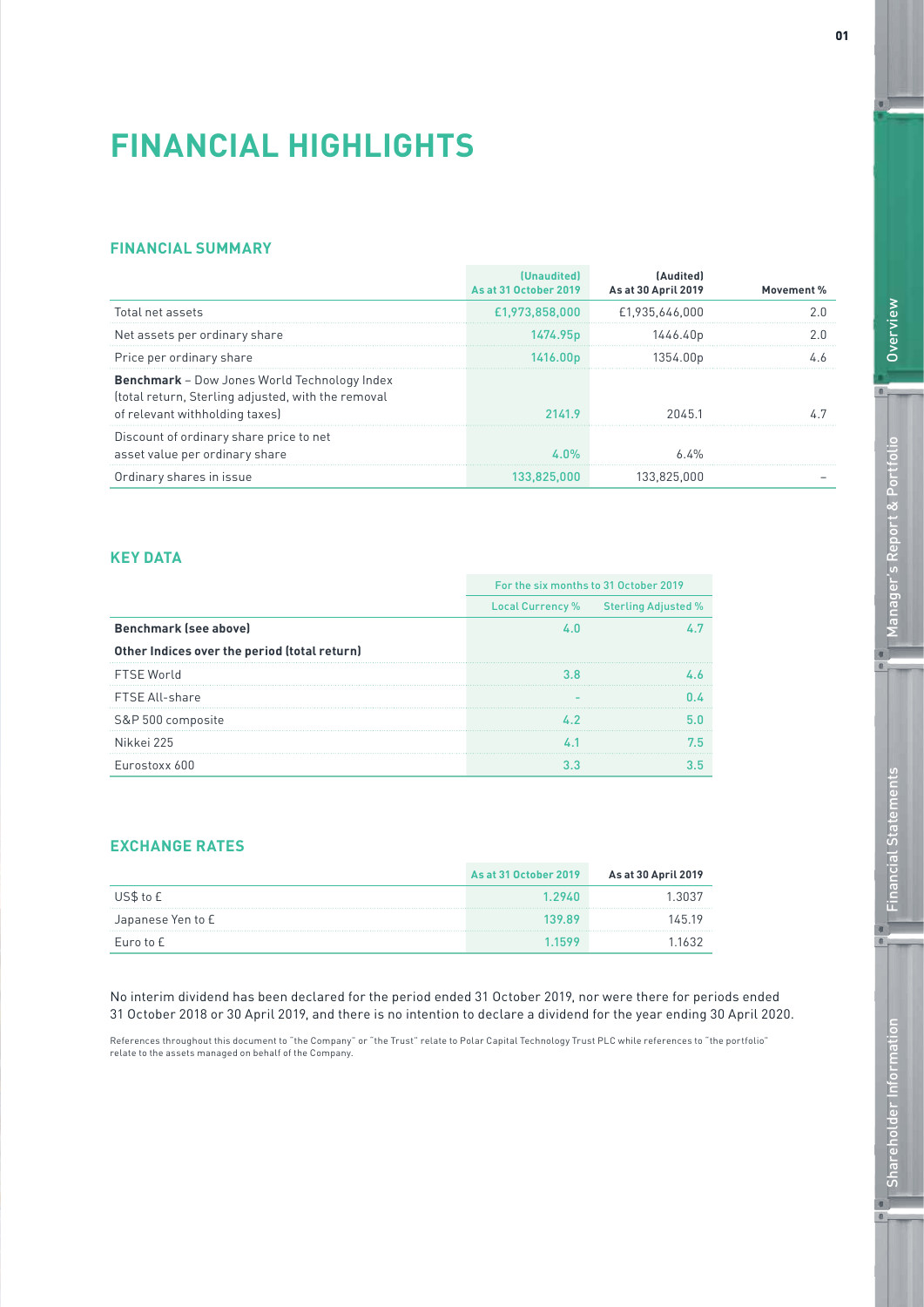# **INVESTMENT MANAGER'S REPORT**

### **MARKET REVIEW**

The half year to 31 October 2019 saw global equities make further progress, the FTSE World index delivering a total return of 4.6%, in sterling terms. The period was dominated by trade war machinations while associated uncertainty weighed on corporate confidence, putting downward pressure on economic progress across the world. However, risk assets added to their remarkable Q1 gains, supported by the Fed (and other central banks) easing monetary policy and hopes of a trade war détente. Trade negotiations entered something of a phoney war with both sides threatening to escalate tariffs before repeatedly stepping back from the brink. October saw actual progress with China agreeing to buy \$40–50bn of US agricultural products in exchange for a delay in the tariff increase planned for 15 October. This was followed by rumours that a partial phase one deal, which excludes the more intractable structural reform issues, was close to being concluded.

However, lack of tangible trade progress for most of the period weighed on global growth. This was most apparent in export-sensitive economies like Korea and Japan, as well as Europe where manufacturing PMIs continued to weaken, falling to 45.7 in September (near seven-year lows), exacerbated by the trade war and Brexit fears. While the pace of deceleration in China slowed, manufacturing PMIs remained in contraction territory for five consecutive months while third-quarter GDP growth came in at 6% y/y, the weakest figure in 30 years. Although the US economy remained a relative safe-haven, 10-year US treasury yields fell below 2% in May, for the first time since 2016, and ended the period at just 1.74%. This reflected weakening data that in August recorded the first contraction in the manufacturing sector since 2009, followed a month later by the lowest reading in the US ISM manufacturing index in more than 10 years. In addition, political risk remained elevated and weighed on sentiment with investors having to contend with oil disruption following Iranian attacks on oil tankers in the Straits of Hormuz and Saudi oil facilities. In addition, Brexit risk reached fever pitch with Prime Minister Boris Johnson adopting a more belligerent approach to EU intransigence and Parliament all but seizing up before a deal was reached and an election called. In the US, the launch of an impeachment enquiry into President Trump by the Democrats added to the prevailing political uncertainty.

As trade tensions remained unresolved and economic data points deteriorated, markets began pricing in and demanding policy easing by the world's central banks. Central banks played their part in ameliorating the softening economic outlook; the Fed went beyond signalling and delivered its first rate cut since 2008 as it lowered rates by 25bps in August, followed by two subsequent cuts in September and October. In Europe, the September ECB meeting saw measures that included a 10bps cut to headline interest rates (to a record low -0.5%) and a restart of its quantitative easing ('QE') programme of bond purchases set at €20bn per month. While Fed Chair Jerome Powell stated that its actions should not be viewed as a resumption of QE, the Fed also began injecting liquidity into money markets from September, when a spike in the overnight lending rate caused concern. The scope of its repo operations was expanded in October while the Fed also began purchasing Treasury bills at \$60bn/month, expected to continue into Q2 2020 or longer. This 'stealth QE' together with three interest rate cuts successfully un-inverted the US yield curve.

### **TECHNOLOGY REVIEW**

The technology sector modestly outpaced the broader market during the half year, the Dow Jones World Technology Index advancing 4.6%, in sterling terms. As in prior years, this outperformance was aided by the sector's disproportionate exposure to the US. However, the dollar provided less of a tailwind as potential light at the end of the Brexit tunnel, in the form of a UK general election, saw sterling regain its poise, ending the period little changed against the dollar. The half year began with a continuation of returns concentrated in the software and payment subsectors, where growth remained impressive and relatively sheltered from trade war machinations. However, this trend reversed abruptly in July with early-cycle stocks responding to the first US interest rate cut since 2008, a move up in US 10-year treasury yields and hopes for a trade deal. The outperformance of value and cyclical groups continued, resulting in semiconductor stocks delivering the strongest subsector returns over the half year – the Philadelphia Semiconductor index rising 8.1%, in sterling terms – while the component and robotics-heavy Japanese market delivered the best geographic returns (6.5%). This outperformance was significantly divorced from fundamentals that remained mixed at best as the semiconductor industry remained mired in a prolonged downturn with revenues forecast to fall by nearly 13% in 2019. However, semiconductor (and other cyclical subgroups such as robotics) stocks shrugged this off as investors instead focused on pockets of improvement as well as hope for a better 2020 and a positive trade war outcome.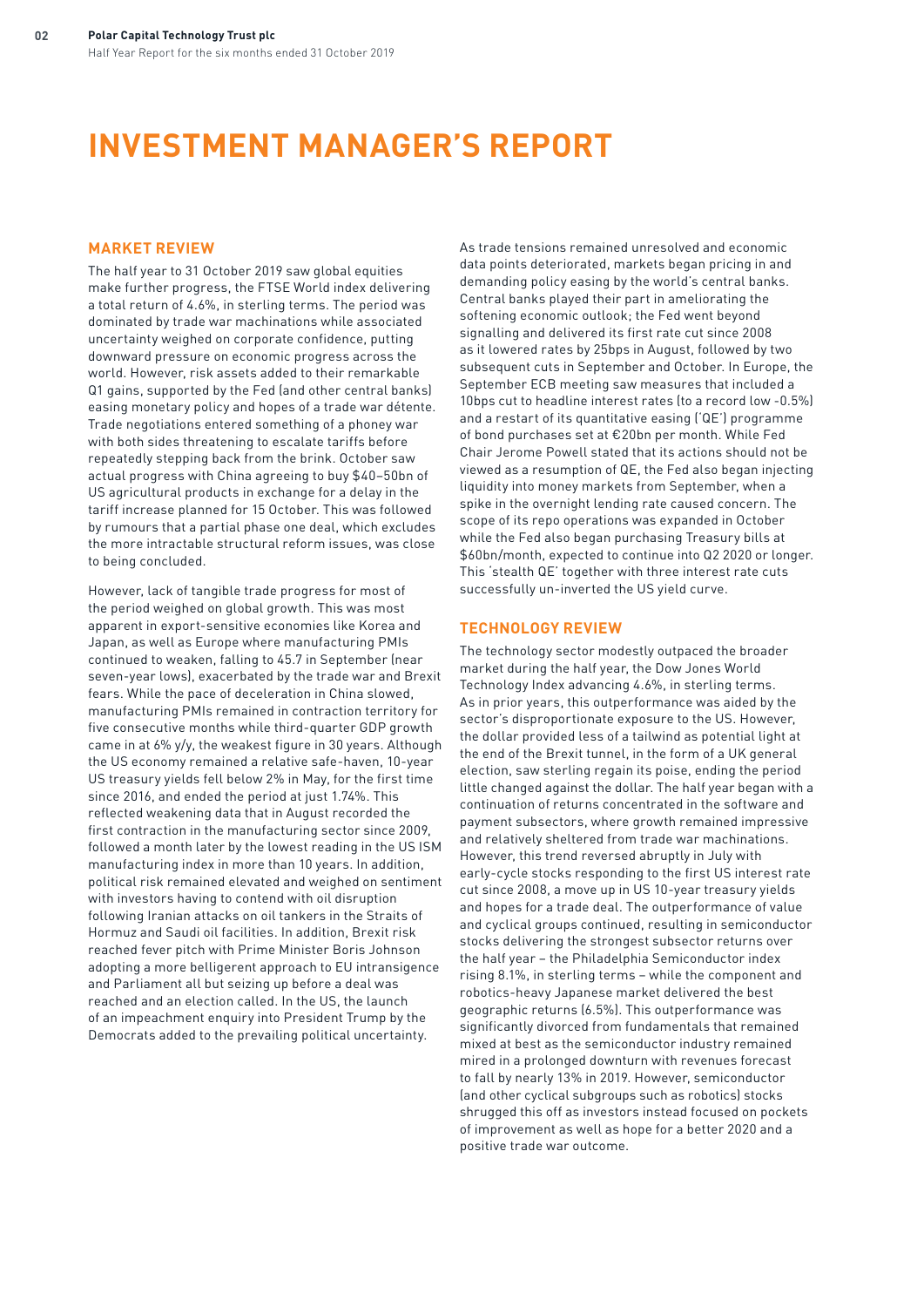Fundamental improvement was most apparent where it was least expected, with Apple and the smartphone supply-chain delivering some of the best returns. Following earlier news in April that Qualcomm and Apple had settled all pending litigation between the two companies (suggesting a 5G iPhone might be released in 2020), Apple's stock price strength continued before and after the September launch of the iPhone 11. Against a backdrop of low expectations, the new smartphone (with a better camera and noticeably improved battery life) surprised to the upside. In addition, further progress in services and persistent strength in wearables (a \$16bn run-rate business growing more than 50% propelled by AirPods) saw Apple (up 26%) again become the world's most valuable company as it added a remarkable \$159bn to its market capitalisation during the half year. Another relative bright spot for chipmakers was 5G, despite Huawei-related uncertainty, as investors (ourselves included) became excited about the size of the addressable market and the deployment timeline. This was in contrast to weaker trends elsewhere, particularly in automotive (where China auto sales fell 12.4% during 1H19) and in datacentre (reflecting slowing cloud capex). The latter weighed heavily on server, networking and CPU demand while spot DRAM prices fell more than 30% during the period.

Internet stocks also delivered returns in stark contrast t o fundamentals as the group struggled with regulatory headwinds and an adverse narrative despite continued growth at most of the key platforms. In June, the US Federal government announced it was stepping up scrutiny of big technology companies with the Department of Justice and the Federal Trade Commission said to have struck a deal to divide oversight of Facebook, Amazon, Alphabet (Google) and Apple. In the same month, Senator Elizabeth Warren – a leading candidate in the race to win the Democrat nomination – further raised the ante when she announced she would "break up big tech" if she became President. In addition, Apple lost a Supreme Court ruling that will allow antitrust lawsuits against the App Store to proceed, while in August France passed a 3% digital tax on sales for large internet companies. Despite these adverse developments and headline risk, fundamentals at the leading platforms remained strong. Google and Facebook both delivered impressive top-line growth, while Facebook added two million daily active users in Q3 in both the US and Europe, once again confounding engagement concerns. Deceleration at AWS and the decision to invest in free one-day shipping as the default to all Prime customers saw Amazon shares trail its peers. We have significantly reduced our Amazon holding, and in the summer trimmed

our already underweight positions in Alphabet and Facebook on the regulatory developments. However, we have retained significant but smaller positions in both as their valuations remain compelling relative to their growth, which suggests that negative outcomes are at least partially priced in.

Next-generation software and payment stocks continued to deliver exceptional growth, but this was more than offset by an arguably overdue period of valuation compression, potentially triggered by limited evidence of macroeconomic uncertainty impacting earnings progress, while disappointing progress at Uber and the debacle at WeWork weighed on investor appetite for growth stocks. Having reduced our software exposure earlier in the year, we exited several more of our highfliers before beginning to modestly rebuild our sector exposure towards the end of the half year. A weaker than normal Q2 from PayPal hindered payment stocks which, like software, were also hampered by the rotation away from growth. Enterprise incumbents mostly struggled, as the shift towards the cloud continued to negatively impact organic growth at legacy vendors such as IBM and Oracle, as well as a number of IT services/outsourcing companies, including Cognizant and DXC Technologies.

### **PORTFOLIO PERFORMANCE**

Our total return performance came in below our benchmark, with the net asset value per share rising 2% during the first half of the year versus 4.6% for the sterling-adjusted benchmark. This largely reflected the underperformance of our US exposure (stock selection) which was hindered by the relative strength of large-cap technology (where we remain underweight, as we have for many years) which outperformed small caps by 8%. In addition, portfolio performance was negatively impacted, by the drag of holding cash in a rising market and our NASDAQ puts.

At the stock level, continued share price strength at Apple (up 26%) proved the most significant detractor to relative performance as our largest underweight position cost 100bps during the half year. However, in aggregate the rotation from growth/momentum to value post July proved more expensive still as a number of our software holdings experienced significant valuation compression, triggered by evidence of macroeconomic uncertainty creeping into earnings. At the same time, semiconductor stocks enjoyed one of their most significant periods of re-rating in recent memory driven by improvement at Apple, strength in China (as Huawei and others likely built inventory or established alternative supply chains) and trade war hopes.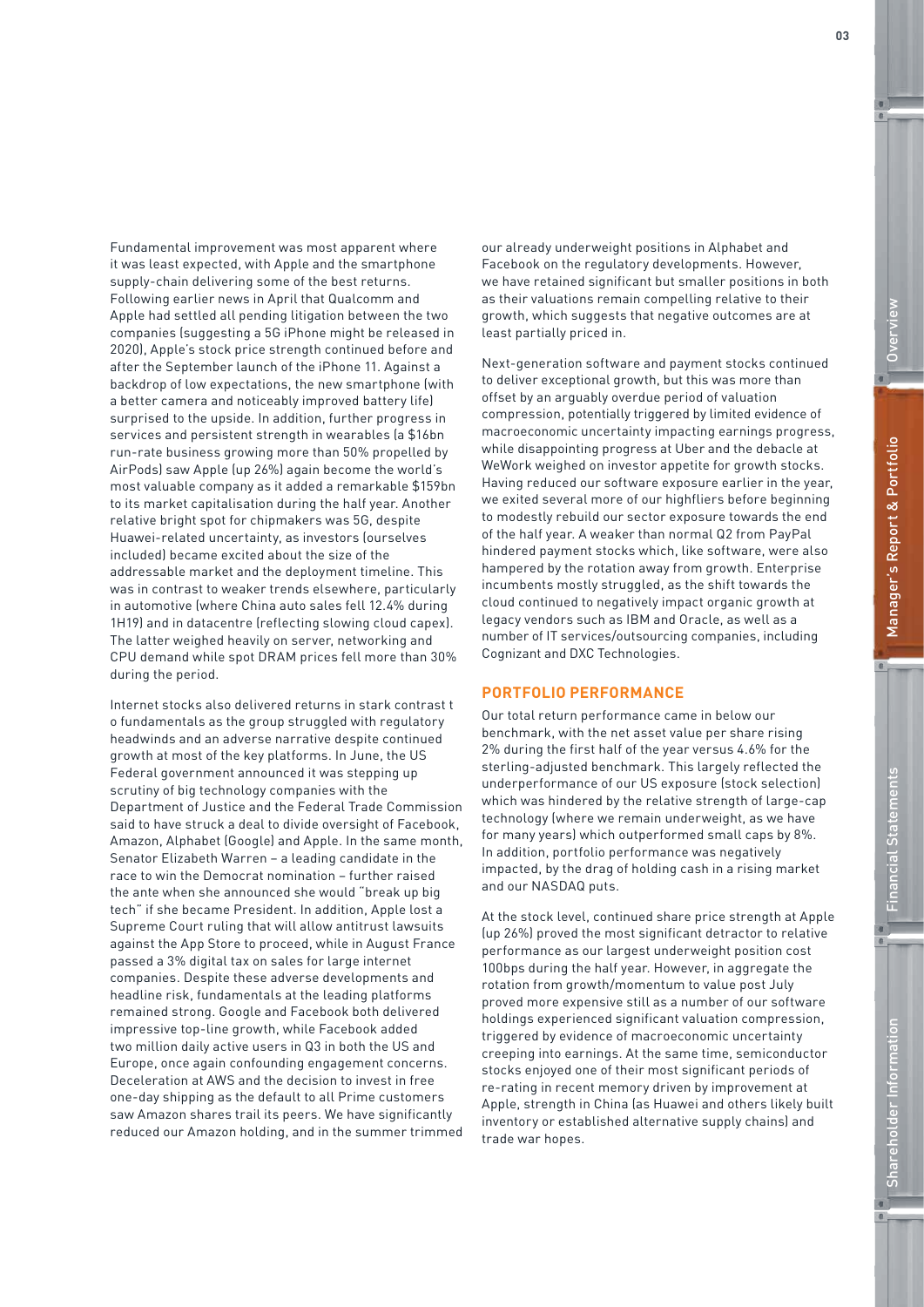# **INVESTMENT MANAGER'S REPORT** CONTINUED

### **PORTFOLIO PERFORMANCE** CONTINUED

Decelerating growth at Amazon Web Services (AWS) contributed to weaker performance of Amazon (-7%) while slower cloud capital spending caught up with both Arista Networks (-21%) and Xilinx (-23%), although we reduced all three of these positions during the period. Disappointing progress at Uber (-30%) directly impacted our own performance but, together with the travails at WeWork, this cast a shadow over other so-called long duration assets including Netflix (-22%) which was also impacted by concerns over competition and the pace of new user growth. There were also a few genuine disappointments, but these were largely contained to the portfolio tail with 2U, Forescout and Ubisoft each falling short of expectations, while Infineon was weak following its thesis-changing acquisition of Cypress Semiconductor.

In terms of positives, AMD (up 24%) continued to add to returns as the company delivered on its product roadmap while benefitting from the general upswing in semiconductor stocks, a dynamic that also aided our holdings in Tokyo Electron (up 31%) and Advantest (up 64%). In addition, a select group of software stocks generated strong relative returns including RingCentral, LivePerson and Medallia, a recent IPO. The Trust also benefited from the underperformance of incumbents such as Baidu, Broadcom, Cisco, DXC Technology and Nokia where we have limited or zero exposure because we perceive them to be negatively impacted by technology change and/or market share shifts. Finally, M&A proved a modest positive following the acquisition of Tableau by Salesforce.com for a 42% premium in June.

### **MARKET OUTLOOK**

Trade war uncertainty has taken its toll on the global economy which is now in a "synchronised slowdown" with growth this year estimated at just 3%, the slowest pace since the financial crisis. While growth next year is expected to improve to 3.4%, this is already 0.2% lower than forecast at our year end and considered "precarious", being dependent on emerging market (EM) reacceleration. According to the IMF, the negative impact of US/China trade tensions has cumulatively reduced GDP in 2020 by 0.8%. This has been most keenly felt in manufacturing where uncertainty, together with disruption in the automotive sector due to new emission standards, has weighed on capital spending. Fortunately, the services sector has remained robust, supporting employment, wage growth and consumption in developed markets. In addition, the absence of inflationary pressures (core inflation below target almost

everywhere) has allowed policymakers to significantly ease financial conditions, which should boost GDP by an estimated 0.5% both this year and next. Despite this, risks to current growth forecasts appear skewed to the downside due to trade and geopolitical tensions, Brexit and risks associated with climate change.

In contrast, equity markets continue to grind higher led by cyclicals as the return of the Fed put and trade deal hope has ameliorated economic uncertainty and political risk. Third-quarter earnings season has also proved better than feared; as of 8 November, 89% of the S&P 500 had reported third-quarter results and, in aggregate, 75% and 60% have reported EPS and revenues respectively ahead of estimates. While earnings look likely to fall by c2.4% y/y (marking the first three straight quarters of y/y earnings declines since 4Q15-2Q16), this is better than the -4.1% forecast at the end of September. However, this positive surprise is insufficient to fully explain the rise in equity markets, which has largely been driven by multiple expansion; the forward 12-month P/E on the S&P has increased to 17.4x from 16.8x at our year end, modestly above both the five (16.6x) and 10-year (14.9x) averages. As in previous years, international markets appear better value, but less so on a sector-adjusted basis, with the exception of the UK which remains a cheap outlier following record Brexit/Corbyn-related outflows. Equities nonetheless continue to look attractive relative to bonds and cash with US stocks currently boasting higher dividend yields than 10-year treasuries.

That more S&P 500 constituents sport dividend yields in excess of 10-year US treasuries today than during the aftermath of the financial crisis and following the longest bull market on record, speaks volumes about the uniqueness of the current investment backdrop. Equally, it is highly unusual for an economy with full employment to experience three interest rate cuts in a calendar year, or for risk assets to stand at all-time highs in contrast to global PMIs at post-2009 lows based on hopes of a trade deal between two countries on an obvious and possibly unavoidable medium-term collision course. At a point when investors ought to be concerned about central banks being behind the curve, policymakers are so determined not to repeat their pre-financial crisis somnolence that around one quarter of the global government and corporate bond market currently trades with negative yields. The ECB's actions have enabled Greece to issue its first-ever negative yielding 13-week bills as investors – incredibly – now pay Athens for the privilege of lending it cash. Understandably the term 'Japanification' is in the air, capturing the *zeitgeist* of this new normal: permanently low growth, low inflation and super-loose monetary policy.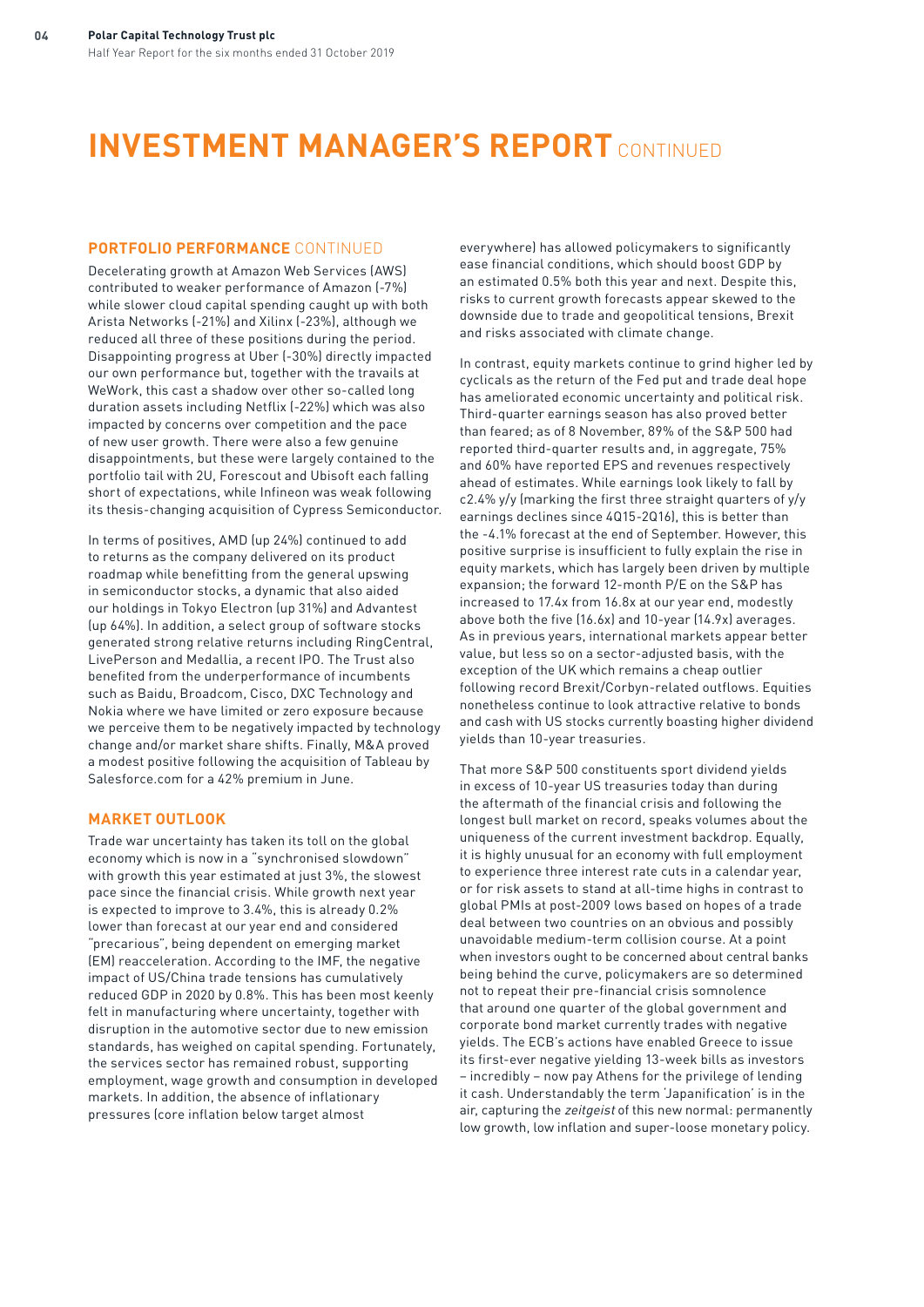However, we remain cautiously optimistic that worst-case outcomes will continue to be avoided and expect a trade deal will be done, not least because both sides require one before brinksmanship does lasting damage at a time when limited conventional policy firepower still exists. President Trump (for all his many shortcomings) may have played a blinder, pressuring the Fed to fill the vacuum left by the trade war uncertainty he instigated before he calls a truce (aka interim deal) timed perfectly to juice the economy ahead of the 2020 Presidential election. While some of this is undoubtedly already baked into stock prices (especially cyclical subsectors where strong stock prices have contrasted with negative earnings revisions), the overall market trend may still be upwards, particularly as investors appear conservatively positioned and sentiment remains muted, if not downright bearish. Obviously in the absence of a trade deal, or if central banks reverse course as in 1999 (when a 1.4% core personal consumption expenditure index did not prevent the Fed from raising interest rates three times once the emerging market c risis had passed) then downside risk is likely to prove substantial from current levels.

Political risk also remains elevated with impeachment proceedings making progress in the Democrat-controlled House of Representatives. However, the removal of the President ahead of the 2020 election remains a tail risk requiring around 20 Republican senators to vote against him, unlikely given that Republican voters remain overwhelmingly against impeachment. In the UK, Brexit risk has been somewhat sidelined as Parliament finally agreed to a General Election due to be held on 12 December. Despite this new uncertainty, sterling has held its recent gains as Prime Minister Johnson is campaigning on the basis of getting his agreed deal done (ie seemingly reducing the risk of a no-deal outcome) while currently enjoying a sufficient lead over Labour to obviate the need for an electoral pact with the Brexit Party. Meanwhile, Jeremy Corbyn's own personal ratings continue to plumb new depths, the Labour leader's net approval score of -60 in a recent poll the worst score recorded since satisfaction ratings began 42 years ago.

We remain hopeful that equity markets can continue to move higher during the remainder of our financial year. Valuations that remain appropriate for the current low inflation environment are unlikely to expand easily from here given political/trade uncertainty and the potential for further negative earnings revisions in the absence of a trade deal. However, given that we still expect a trade deal to be concluded, downside risk to valuations should prove modest too, absent deflation or inflation, the two primary causes of sharply lower P/Es. Rather, we expect a return of volatility, which partially explains the current elevated level of cash in the portfolio.

### **KEY RISKS**

As outlined during our latest Annual Report, there are myriad risks to our sanguine market view. The most critical of these relates to the loss of policymaker support that has significantly ameliorated trade-related uncertainty and reversed the recent US yield curve inversion. The alignment of policymakers and shareholders that has underpinned risk assets since 2009 depends on central banks fearing deflation more than inflation, which still holds today. However, there is no guarantee that this will persist, particularly given how tight the US labour market is. The Fed could also resume its rate-tightening path once external conditions improve and reflexivity risk has passed. Until a trade war resolution is found, policymaker support is likely to remain critical given record amounts of debt, the slowdown in the global economy and increased recession risk. The global economy continues to lose momentum and although the US remains relatively robust, recent data suggests that uncertainty is beginning to catch up with the world's largest economy. As we articulated at year end, clarity on trade remains essential to restore confidence and return the global economy to firmer footing. An interim deal will probably suffice for now, although we remain somewhat sceptical that a grand bargain is even possible. In addition, there are additional risks that investors should consider, including the systemic risk posed by the magnitude of debt in the world, populism (especially Brexit) and the challenge to nation states posed by terrorism.

### **TECHNOLOGY OUTLOOK**

Twenty-five years ago, a new genre of fiction – cyberpunk – epitomised by William Gibson's Neuromancer, envisaged a dystopian future where real and virtual worlds collide. Around the same time, TCP/IP was introduced – the protocols used to interconnect devices on the internet, a network that now connects 4.4 billion people who on average spend six hours and 42 minutes online every day. Everywhere we look, the collision of real and virtual is happening as the internet delivers on its promise as a so-called general-purpose technology around which nearly everything is being reordered. Today, 14% of retail sales are captured online as the likes of Amazon and Alibaba forever change the behaviour and expectations of consumers across the globe. Massive social media platforms like Facebook – boasting more than 30% of the world's population as customers – allow information to travel at a velocity previously thought impossible, enabled by billions of smartphones, arguably the most empowering and democratising technology of all time. Nowhere is the collision of virtual and real worlds more apparent today than in our selection of life partners with c40% of people meeting online today as data and artificial intelligence (AI) disintermediate friendship.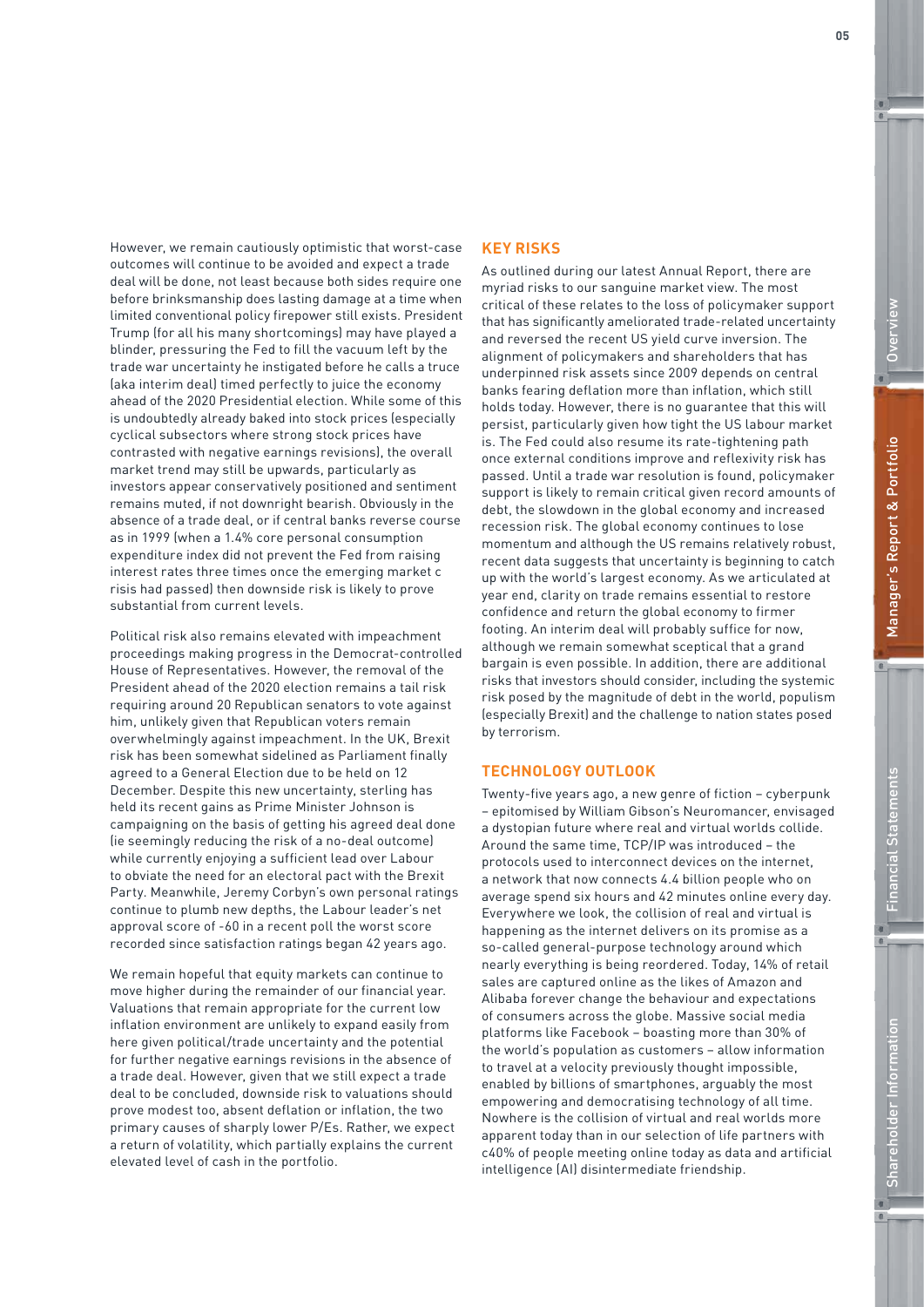# **INVESTMENT MANAGER'S REPORT** CONTINUED

### **TECHNOLOGY OUTLOOK** CONTINUED

The pace of internet-fuelled disruption has been so furious that is easy to forget that (The) Facebook was only launched in 2004, that the first Google search happened just over 20 years ago or that Tim Berners-Lee invented the World Wide Web in 1989. It was only 50 years ago that the first online message was sent when two academics used the ARPANET (the precursor of the internet) to communicate. At the time, only four universities in the world had computers which were room-sized and required underfloor air conditioning. Leonard Kleinrock had intended to send the word 'login' but the system crashed as he typed in the second letter and 'lo' –a biblical word used as an expression of surprise – appropriately became the first online message and "served as a premonition of what was to become". Last year, 65 billion messages were sent daily on WhatsApp alone.

A little more than two decades after the birth of the commercial internet, we are beginning to witness the first real efforts designed to slow its inexorable progress. In the aftermath of the Cambridge Analytica scandal, data privacy has become a hot topic with the EU adopting the General Data Protection Regulation (GDPR) in 2016 to replace a directive that was adopted in 1995 when the internet was in its infancy. The idea that a more innocent, decentralised internet has been transformed into one increasingly dominated by a handful of big technology companies has moved into the political mainstream with countries including France and Germany looking to introduce digital taxes. Cities are fighting back against the likes of Airbnb (apparently responsible for soaring long-term rents, rather than, say, soaring property prices and negative interest rates) and Uber has become a cause celebre with cities such as San Francisco looking to protect drivers rights that many appear comfortable waiving in order to be able to operate in the gig economy.

Senator Elizabeth Warren has significantly upped the ante with a progressive platform that includes the promise to "break up big tech" because "a handful of monopolists" should not "dominate our economy and our democracy". Her plan leans heavily on historical parallels with the Gilded Age and the monopolies associated with Carnegie, Ford, JP Morgan and Rockerfeller. Instead of robber barons, we are told that today's existential threat is posed by would-be data barons who have used people's private information for profit. As long-term investors in each of the internet winners "needing to be broken up" we would politely remind Senator Warren that at no point was the success of these platforms assured. Google's IPO was downsized, while arch-rival Yahoo! might have been a more formidable competitor had it accepted Microsoft's \$45bn bid in 2008. Likewise, Facebook fell well below its IPO price once the risk associated with moving advertising from desktop to mobile became clear.

While both Google and Facebook made some important acquisitions that have extended their reach and relevance, these transactions were considered controversial and expensive at the time. We will never know how much of the subsequent success of YouTube, Instagram or WhatsApp would have happened had they remained standalone companies.

Amazon's dominance of US e-commerce has also been hard won, requiring years of losses and the deep pockets of Jeff Bezos as the company built out 150 million square feet of space across more than 175 fulfillment centres across the world. While it is true that Amazon employs fewer people per revenue dollar than Walmart did when Sam Walton was crowned America's richest person in 1985, Amazon relies extensively on third-party parcel carriers and agency workers; UPS alone has added 100,000 jobs in the past 16 years. Amazon's success has also spawned AWS, the leading public cloud company today which has not only transformed Amazon's financials but has enabled much of the disruption witnessed this cycle by providing cheap and flexible computing and storage to the likes of Lyft, Netflix, Pinterest and Slack, to name a few. Apple – a poster child for American technology if ever there was one – also falls foul of Senator Warren who insists that it should not operate a marketplace and compete in it at the same time, turning a blind eye to how supermarkets sell private label alternatives to branded goods in their own stores. For the record, Apple had paid out \$100bn to developers as of June 2018, while apps like Netflix, Spotify and Uber would have struggled to become ubiquitous without Apple (and Google) distribution. Even the 30% take-rate – an understandable focal point for the likes of Spotify – is only in line with what software companies have typically paid distributors.

The second Gilded Age argument is beguiling but ultimately fallacious; it is simply too easy to compare Google with 89% search market share with Standard Oil which enjoyed c90% of US refineries and pipelines in the early 1880s. The idea of breaking up the tech giants harks back to the Sherman Antitrust Act of 1890 which outlawed trusts – monopolies and cartels – and demonstrated that the age of unbridled corporate excess was coming to an end. However, this all-too-easy historical parallel makes no distinction between monopolistic practices and natural monopolies, nor does it consider the value being delivered to customers and society as a whole. Jimmy Wales (a co-founder of Wikipedia) is said to have dreamt of "a world in which every single person on the planet is given free access to the sum of all human knowledge". Well, today billions of people ask more than one trillion questions of Google every year, of which 15% have never been asked before, while more than half of YouTube users rely on the video service to learn how to do things they have never done before.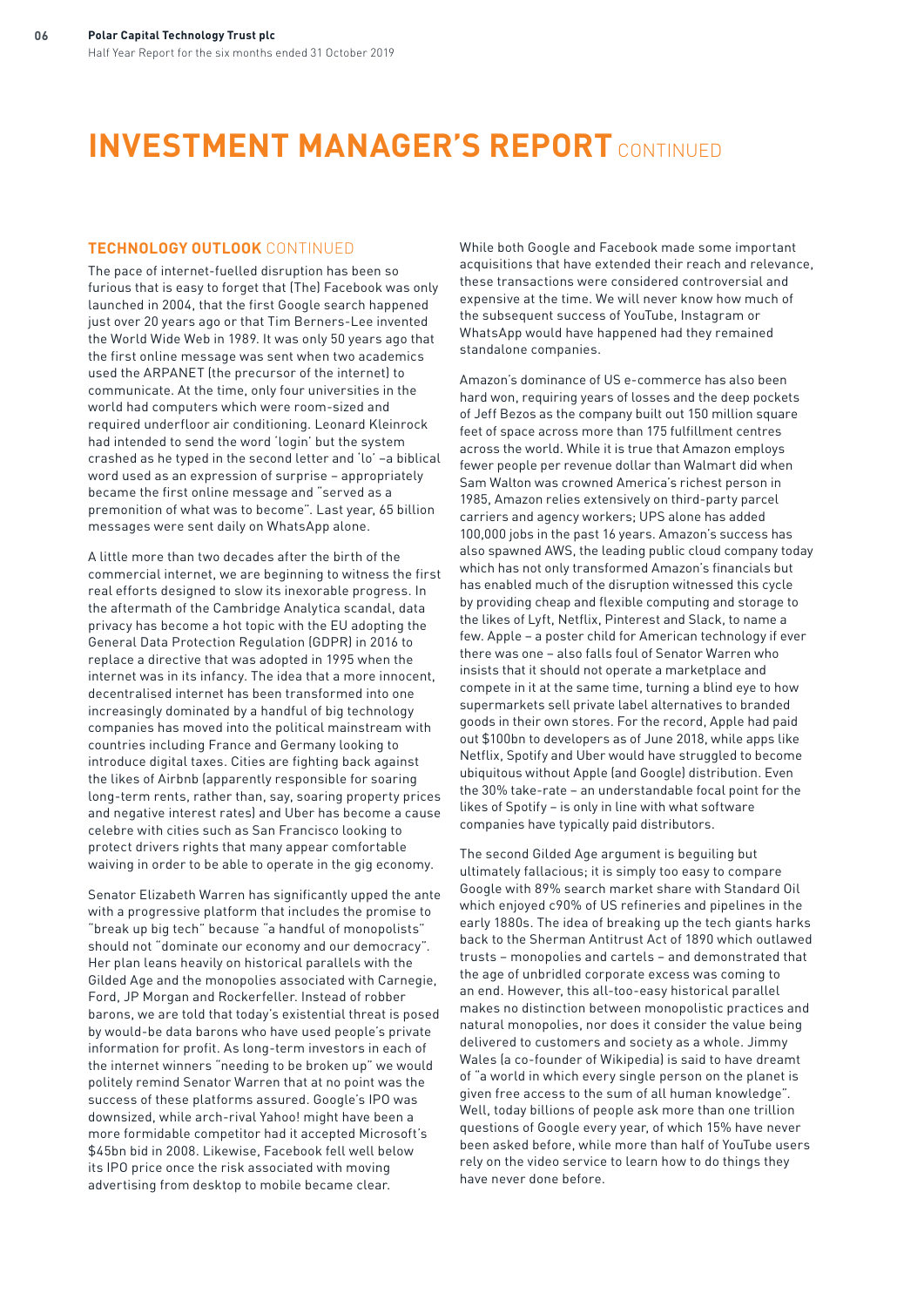Rather than the robber barons, it is to another 19th century group – the Luddites – that we should instead turn as a guide. Used today as a derogatory term to describe people opposed to new technology, the Luddites were a radical faction of English textile workers which destroyed textile machinery as a form of protest. The movement emerged from the harsh economic climate of the Napoleonic Wars, which at least rhymes with the post-financial crisis experience and the present climate of machine mania and stagnating incomes. After six years of protest, the Luddites were suppressed, leading some to conclude that the movement had little to no global significance on technological progress. However, there are better conclusions to be drawn. Contrary to popular belief, the Luddites were not opposed to the new technology but wanted a more gradual take-up of the machinery to give them time to learn new trades. Put differently, they were objecting to transformative change with no regard for the consequences and the fact that the new technology enabled less-skilled, lower-wage labourers.

After two furious decades that have seen the internet radically rewiring how our societies work we may be overdue a period of consolidation and some recalibration. This is likely to take the form of greater regulatory oversight, increased costs associated with taking responsibility for content and localising global networks, the right to be forgotten and, probably, higher taxes. We continue to believe that breaking up big tech remains highly unlikely, not least because the US internet giants represent the vanguard of American efforts to stay ahead of the Chinese in critical domains such as cloud computing, AI and even quantum computing. In time, the stocking frame (a popular Luddite target) helped the British textile industry grow and created many more jobs while their protests marked the beginning, rather than the end of what Thomas Carlyle later called "a mechanical age".

As we embark on the second half of our financial year and look to 2020, there is much to be excited about. The technology sector remains uniquely positioned as both source of and solution to disruption - the zeitgeist of this cycle – which continues to create an appropriate sense of urgency across myriad industries for companies to reinvent themselves to avoid disintermediation, obsolescence and/ or irrelevance. We believe we are still in the early to middle stages of this process with \$1.7trn of enterprise IT spending up for grabs with much of it being reallocated to modern cloud software and AI. This view was once again reinforced by my annual trip to the Gartner Symposium in Barcelona (along with 7,500 other people) where the pace of technology disruption remains palpable. According to one Gartner survey, the most important CEO priority today after revenue growth, is improving business agility – critical at a time when technology change is resulting in heightened corporate obsolescence.

Earlier this month, venerable Mothercare announced it would close all its UK stores. While many will point to price transparency facilitated by the internet and the role played by Amazon, retail disruption is far more embedded than being simply due to pricing or fulfillment. An estimated 70% of new mums now turn to YouTube for help while 'mommy bloggers' are the first people that brands go to when they want to launch new products – both roles once enjoyed by Mothercare. This disruption is fast becoming the norm; 83% of board directors expect their respective industries to be disrupted significantly by the web giants over the next five years. Business agility is one way to guard against unforeseen disruption but requires companies to rethink how they operate, where they compute and to embrace hyper-automation, a term used by Gartner to describe the need to automate anything that can be automated.

Meanwhile, the tide continues to move ever further from enterprise compute and legacy technologies. Dampened IT budgets are expected to grow just 0.6% in 2019 (before recovering to 3.7% next year) and this has been felt disproportionately by incumbents. Even in the cloud, hopes for so-called hybrid computing (the combination of public and private clouds) are already giving way to the 'distributed cloud' where, according to Gartner, public cloud companies provide the on-premise compute and storage too. This has made it even less likely that we will invest in hybrid-cloud and infrastructure companies as workloads continue to gravitate towards the public cloud which today accounts for c20% of overall compute and storage. In contrast, our investments in the largest public clouds (Microsoft, Amazon, Google and Alibaba) are approaching a quarter of assets.

In addition, the software sector remains a firm favourite of ours as companies adopt next-generation software in order to transform themselves, improve the customer journey and automate decision-making. The cloud software market – worth \$122bn in 2018 – is forecast to reach \$550bn by 2025 which would see it grow 24% annually or 2x the broader software industry. However, this remarkable growth profile and heightened M&A activity led to a material re-rating of software assets and this has begun to unwind since July, driven by the growth-to-value rotation in the broader market as well as some macroeconomic-related uncertainty at the margin at a time when stretched valuations could least afford it. This has presaged a significant and painful derating process with many individual names falling more than 30% from recent highs (and some more). While we have drifted money back into selected positions (many of which we reduced earlier on valuation grounds), we continue to tread carefully as growth stocks continue to act poorly, evidenced by asymmetric reactions to good and bad results thus far during earnings season.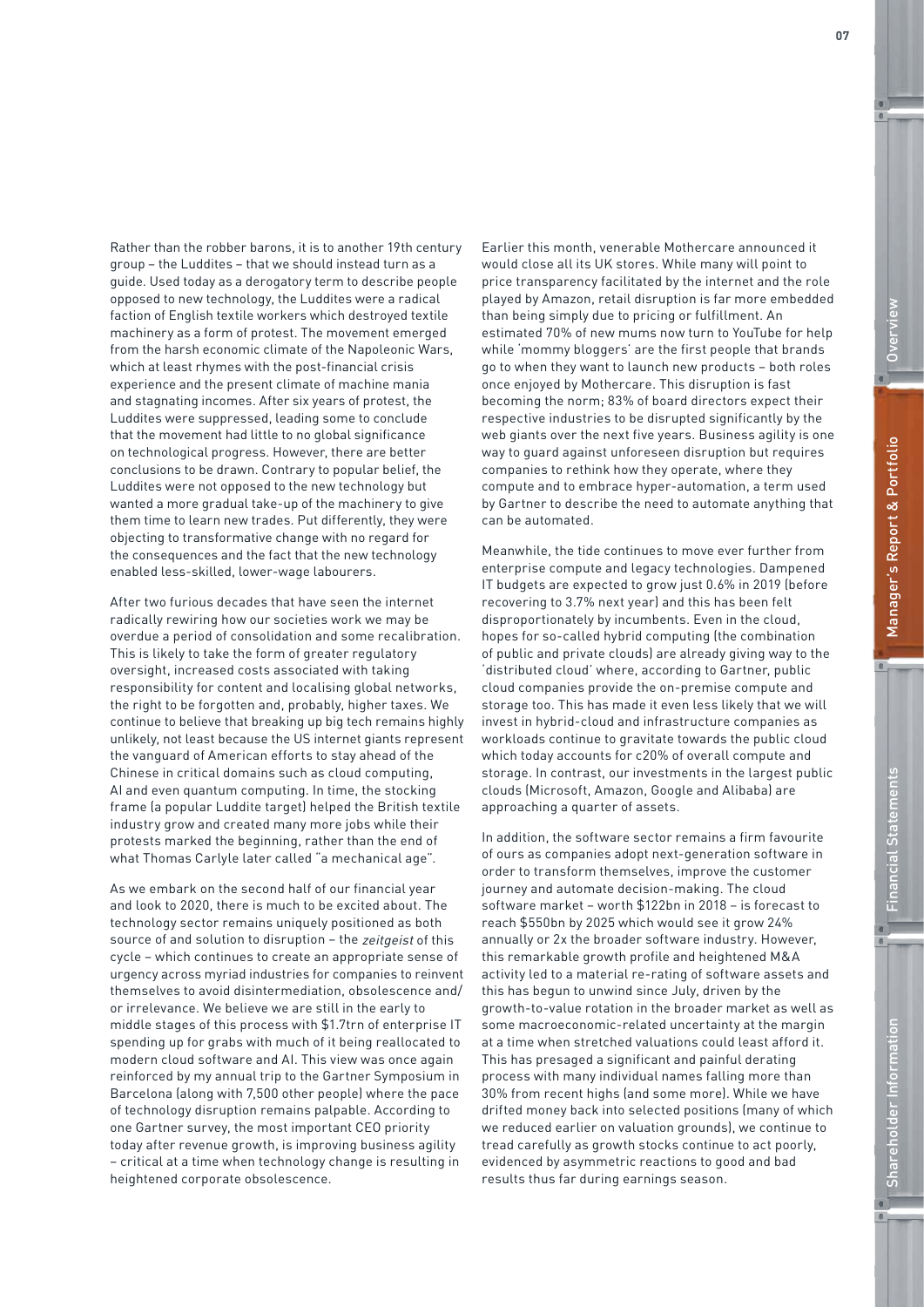# **INVESTMENT MANAGER'S REPORT** CONTINUED

In contrast, semiconductor stocks have taken on the baton as investors better position themselves for the uptick in global growth expected once a trade deal is agreed. Having steadily increased our semiconductor weighting (primarily via preferred 5G beneficiaries) we are reluctant to chase them further from here, particularly when current strength beyond Apple and 5G may be partially explained by Huawei and other Chinese companies building inventory or, more likely, establishing secondary supply chains designed to reduce their reliance on US chips. As such, and unwilling to embrace value, we will continue to look for further opportunities to add to our favoured names and perhaps add a few new ones that have eluded us thus far. Until then, we are likely to retain above-average levels of cash (augmented by a small amount of out of the money NDX puts) designed to reduce the natural excess beta of our portfolio.

With the US IPO market on track this year to surpass the issuance record set in 2000 (at the height of dotcom mania), it is worth recalling that while technology valuations have expanded, they remain far from anything resembling a bubble. Today, the S&P technology sector trades at c20.6x forward earnings as compared to 18.9x at the start of our fiscal year, the c20% premium to the broader market (ignoring the sector's superior collective balance sheet) looking more than justified. We should also point out that our own portfolio remains highly liquid. According to internal risk team calculations, 95% of the combined portfolio of all three technology vehicles managed by Polar Capital could be liquidated in less than three days, assuming one third of daily traded volume. This is not a reaction to recent adverse industry developments; rather, we have long felt that the remarkable pace of technology change and associated obsolescence risk demanded sufficient liquidity to recalibrate the portfolio when necessary. While this may preclude us from investing in private companies, we are more than happy to trade a slightly smaller investment universe today (noting that most private companies will eventually come public) for best in class liquidity, particularly given the duration of this bull market.

Near term, the growth versus value debate is likely to be driven by the direction of risk-free rates and hopes of a trade deal. However, we remain hopeful that the current rotation is likely to prove a tremor rather than a seismic shift in investment style, particularly if the Japanese experience proves a useful guide. We certainly hope so as the past few months have been challenging for our investment approach and we have no desire to dust off our value playbook, nor hunt for value in washed-out enterprise tech, IT services companies and would-be turnarounds.

### **Ben Rogoff & Team**

11 December 2019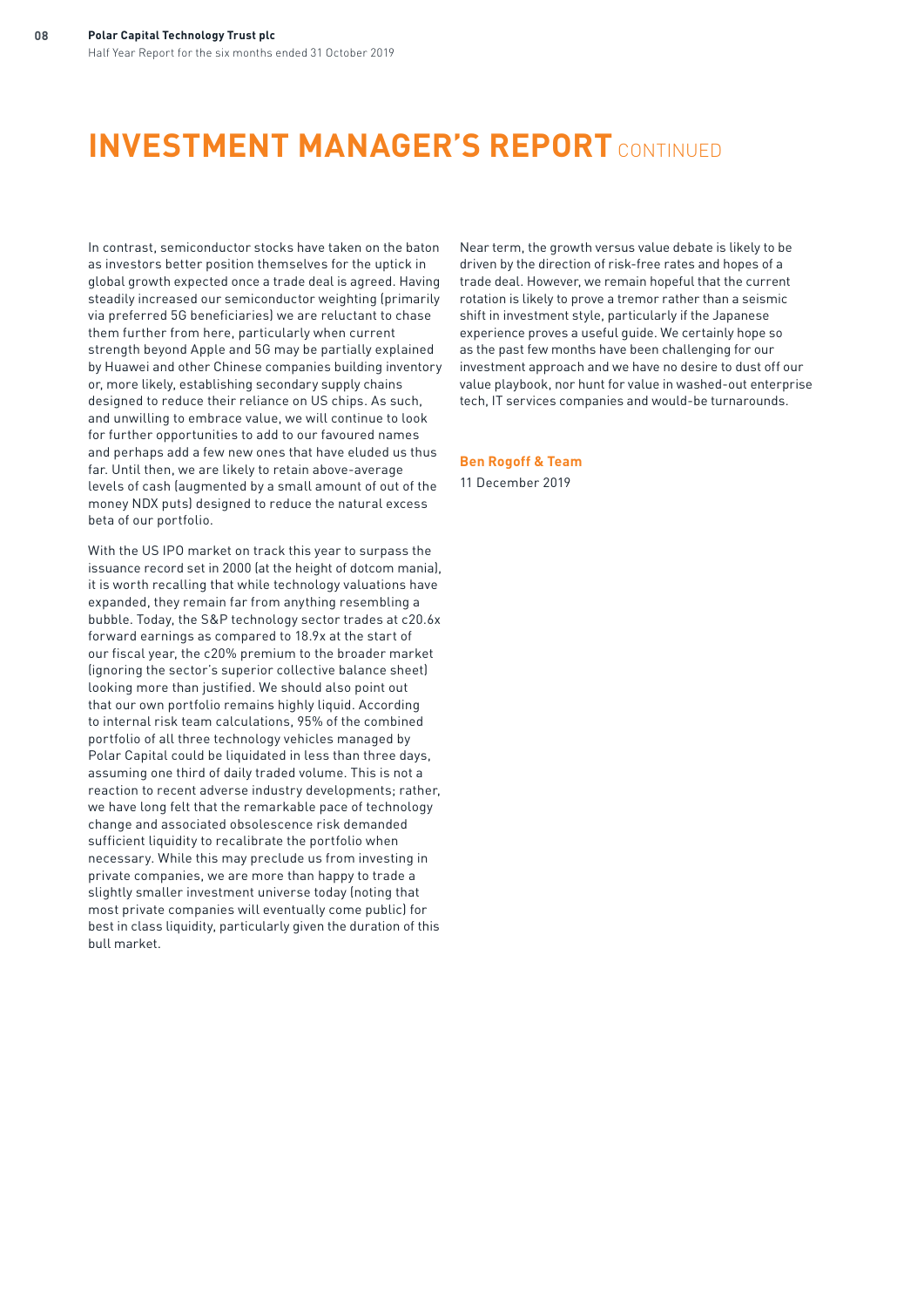# **PORTFOLIO BREAKDOWN**

# **MARKET CAPITALISATION OF UNDERLYING INVESTMENTS\* as at 31 October 2019**

**\$1bn–\$10bn Over \$10bn 82.9%** (30 April 2019: 77.6%)

> **15.6%** (30 April 2019: 21.2%)

# **Less than \$1bn 1.5%** (30 April 2019: 1.2%)

\* % of invested assets

# **BREAKDOWN OF INVESTMENTS BY GEOGRAPHIC REGION\* as at 31 October 2019**

**North America**

**68.4%** (30 April 2019: 68.7%)

**Asia Pacific (ex-Japan) 13.0%**

(30 April 2019: 12.5%)

**Japan 5.8%**

(30 April 2019: 5.5%)

**Europe 5.1%** (30 April 2019: 4.9%)



**United Kingdom 1.3%** (30 April 2019: 1.4%)

**Latin America 0.4%**

**Middle East & Africa 0.1%**

(30 April 2019: nil)

(30 April 2019: 0.2%)

**Overview** 

Overview

\* % of Net Assets, excluding other net assets.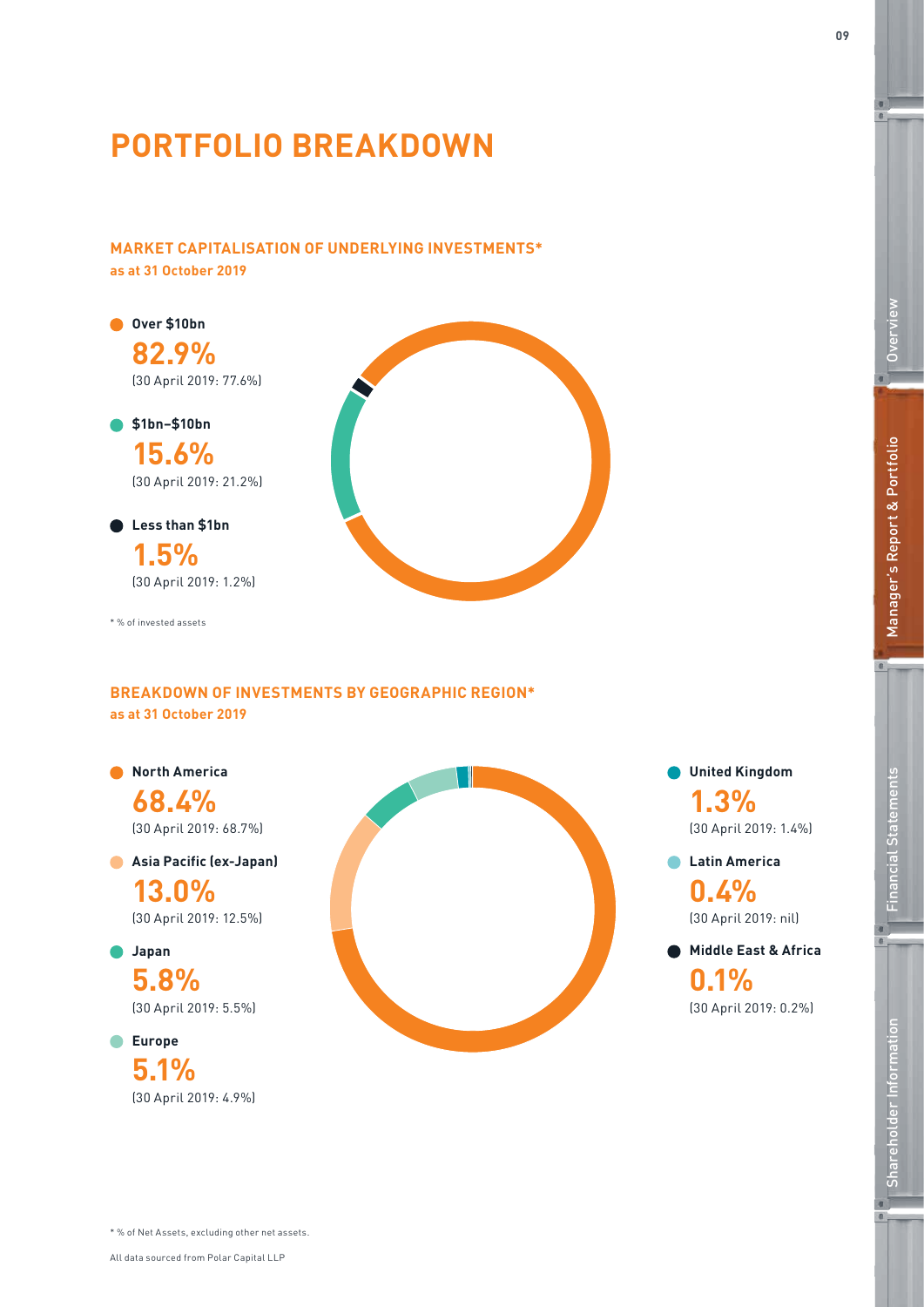# **PORTFOLIO BREAKDOWN** CONTINUED

## **CLASSIFICATION OF INVESTMENTS\***

as at 31 October 2019

|                                                 | <b>North</b><br>America<br>(inc Latin<br>Americal<br>$\frac{0}{0}$ | <b>Europe</b><br>$\frac{0}{0}$ | Asia<br><b>Pacific</b><br>(inc Middle<br>East)<br>$\frac{0}{0}$ | <b>Total</b><br>31 October<br>2019<br>$\%$ | Total<br>30 April<br>2019<br>$\%$ |
|-------------------------------------------------|--------------------------------------------------------------------|--------------------------------|-----------------------------------------------------------------|--------------------------------------------|-----------------------------------|
| Software                                        | 25.4                                                               | 1.5                            | 0.4                                                             | 27.3                                       | 27.7                              |
| Semiconductors & Semiconductor Equipment        | 9.3                                                                | 2.7                            | 5.0                                                             | 17.0                                       | 15.9                              |
| Interactive Media & Services                    | 13.7                                                               |                                | 2.2                                                             | 15.9                                       | 16.9                              |
| Technology Hardware, Storage & Peripherals      | 7.3                                                                | 0.1                            | 3.6                                                             | 11.0                                       | 7.9                               |
| Electronic Equipment, Instruments & Components  | 2.0                                                                |                                | 3.3                                                             | 5.3                                        | 3.8                               |
| <b>IT Services</b>                              | 4.5                                                                | 0.1                            | 0.1                                                             | 4.7                                        | 5.6                               |
| Internet & Direct Marketing Retail              | 1.6                                                                | 0.3                            | 2.8                                                             | 4.7                                        | 6.9                               |
| Entertainment                                   | 1.9                                                                | 1.0                            |                                                                 | 2.9                                        | 2.3                               |
| Machinery                                       |                                                                    |                                | 1.4                                                             | 1.4                                        | 1.0                               |
| <b>Communications Equipment</b>                 | 0.9                                                                |                                |                                                                 | 0.9                                        | 1.5                               |
| Healthcare Equipment & Supplies                 | 0.5                                                                |                                |                                                                 | 0.5                                        | 0.9                               |
| Aerospace & Defense                             | 0.5                                                                |                                |                                                                 | 0.5                                        | 0.7                               |
| <b>Electrical Equipment</b>                     |                                                                    | 0.4                            |                                                                 | 0.4                                        |                                   |
| Auto Components                                 |                                                                    | 0.3                            |                                                                 | $0.3\,$                                    | 0.2                               |
| Life Sciences Tools & Services                  | 0.3                                                                |                                |                                                                 | 0.3                                        | 0.4                               |
| Road & Rail                                     | 0.3                                                                |                                |                                                                 | $0.3\,$                                    | 0.2                               |
| <b>Diversified Consumer Services</b>            | 0.3                                                                |                                |                                                                 | 0.3                                        | 0.5                               |
| Diversified Telecommunication Services          | 0.2                                                                |                                |                                                                 | 0.2                                        |                                   |
| <b>Professional Services</b>                    | 0.1                                                                |                                |                                                                 | 0.1                                        |                                   |
| <b>Building Products</b>                        |                                                                    |                                | 0.1                                                             | 0.1                                        |                                   |
| Healthcare Technology                           |                                                                    |                                |                                                                 |                                            | 0.8                               |
| Total investments (£1,858,077,000)              | 68.8                                                               | 6.4                            | 18.9                                                            | 94.1                                       | 93.2                              |
| Other net assets (excluding loans)              | 6.6                                                                |                                | 2.1                                                             | 8.7                                        | 9.6                               |
| Loans                                           | (0.9)                                                              |                                | (1.9)                                                           | (2.8)                                      | [2.8]                             |
| Grand total (net assets of £1,973,858,000)      | 74.5                                                               | 6.4                            | 19.1                                                            | 100.0                                      |                                   |
| At 30 April 2019 (net assets of £1,935,646,000) | 74.7                                                               | 6.4                            | 18.9                                                            |                                            | 100.0                             |

\* Classifications derived from Benchmark Index as far as possible. The categorisation of each investment is shown in the portfolio available on the Company's website. Not all sectors of the Benchmark are shown, only those in which the Company has an investment at the period end or in the comparative period.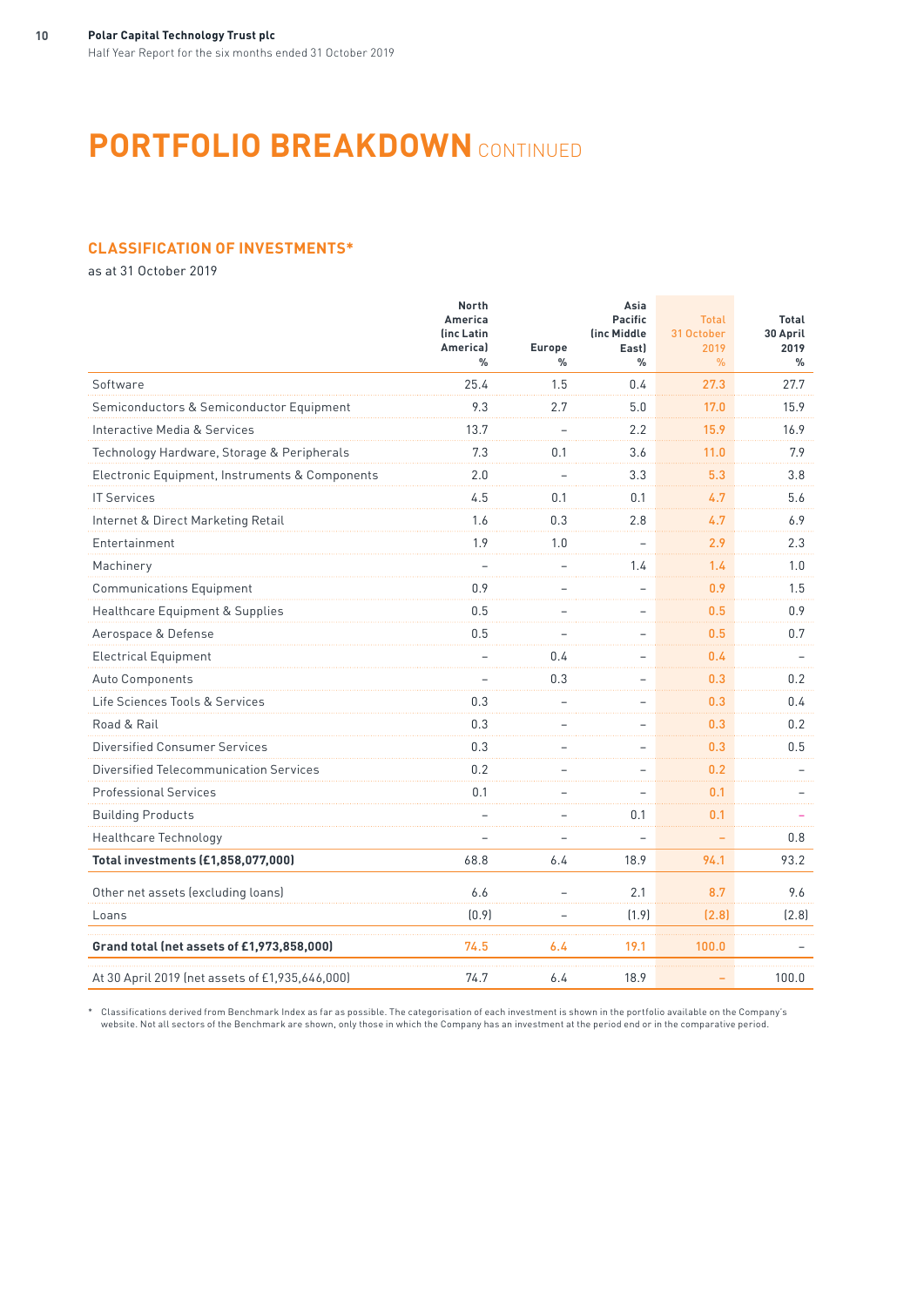# **PORTFOLIO**

# **FULL PORTFOLIO**

as at 31 October 2019

|                | Ranking                |                                       |                                               |               | Value of holding            |               | % of net assets                              |                          |
|----------------|------------------------|---------------------------------------|-----------------------------------------------|---------------|-----------------------------|---------------|----------------------------------------------|--------------------------|
| 31<br>Oct      | 30<br>Apr<br>2019 2019 | <b>Stock</b>                          | <b>Sector</b>                                 | Region        | 31 October<br>2019<br>£'000 | 2019<br>£'000 | 30 April 31 October<br>2019<br>$\frac{9}{6}$ | 30 April<br>2019<br>$\%$ |
| $\mathbf{1}$   | (1)                    | Microsoft                             | Software                                      | North America | 186.445                     | 170,736       | 9.4                                          | 8.8                      |
| $\overline{2}$ | [2]                    | Alphabet                              | Interactive Media & Services                  | North America | 157,958                     | 149,210       | 8.0                                          | 7.7                      |
| 3              | (4)                    | Apple                                 | Technology Hardware,<br>Storage & Peripherals | North America | 140,772                     | 85,862        | 7.1                                          | 4.4                      |
| $\overline{4}$ | $[3]$                  | Facebook                              | Interactive Media & Services                  | North America | 82.509                      | 91.458        | 4.2                                          | 4.7                      |
| 5              | [8]                    | <b>Samsung Electronics</b>            | Technology Hardware,<br>Storage & Peripherals | Asia Pacific  | 71,992                      | 52,421        | 3.6                                          | 2.7                      |
| 6              | (5)                    | Alibaba                               | Internet & Direct Marketing Retail            | Asia Pacific  | 55.576                      | 64,772        | 2.8                                          | 3.3                      |
| 7              | [9]                    | Taiwan Semiconductor Semiconductors & | Semiconductor Equipment                       | Asia Pacific  | 52.460                      | 42.654        | 2.7                                          | 2.2                      |
| 8              | (6)                    | Tencent                               | Interactive Media & Services                  | Asia Pacific  | 42,891                      | 55,788        | 2.2                                          | 2.9                      |
| 9              | [13]                   | <b>Advanced Micro</b><br>Devices      | Semiconductors &<br>Semiconductor Equipment   | North America | 38,513                      | 28.936        | 2.0                                          | 1.5                      |
| 10             | (12)                   | Salesforce.com                        | Software                                      | North America | 37,604                      | 29,987        | 1.9                                          | 1.6                      |
|                |                        | <b>Top 10 investments</b>             |                                               |               | 866,720                     |               | 43.9                                         |                          |
| 11             | (7)                    | Amazon.com                            | Internet & Direct Marketing Retail            | North America | 31.652                      | 54.350        | 1.6                                          | 2.8                      |
| 12             | [28]                   | Qualcomm                              | Semiconductors &<br>Semiconductor Equipment   | North America | 31.416                      | 15.645        | 1.6                                          | 0.8                      |
| 13             | [14]                   | PayPal                                | <b>IT Services</b>                            | North America | 28.081                      | 28.133        | 1.4                                          | 1.5                      |
| 14             | [18]                   | <b>Analog Devices</b>                 | Semiconductors &<br>Semiconductor Equipment   | North America | 27.438                      | 20.943        | 1.4                                          | 1.1                      |
| 15             | (11)                   | Adobe                                 | Software                                      | North America | 24,110                      | 37,303        | 1.2                                          | 1.9                      |
| 16             | $(-)$                  | <b>Applied Materials</b>              | Semiconductors &<br>Semiconductor Equipment   | North America | 24,018                      |               | 1.2                                          |                          |
| 17             | (30)                   | Nvidia                                | Semiconductors &<br>Semiconductor Equipment   | North America | 23,869                      | 15,165        | 1.2                                          | 0.8                      |
| 18             | (19)                   | Toyko Electron                        | Semiconductors &<br>Semiconductor Equipment   | Asia Pacific  | 23,810                      | 20,269        | 1.2                                          | 1.0                      |
| 19             | (17)                   | <b>ASML</b>                           | Semiconductors &<br>Semiconductor Equipment   | Europe        | 22,550                      | 22.787        | 1.2                                          | 1.2                      |
| 20             | [62]                   | <b>ST Microelectronics</b>            | Semiconductors &<br>Semiconductor Equipment   | Europe        | 22,466                      | 7,922         | 1.1                                          | 0.4                      |
|                |                        | <b>Top 20 investments</b>             |                                               |               | 1,126,130                   |               | 57.0                                         |                          |

 $\mathfrak{a}$ 

 $e$ ,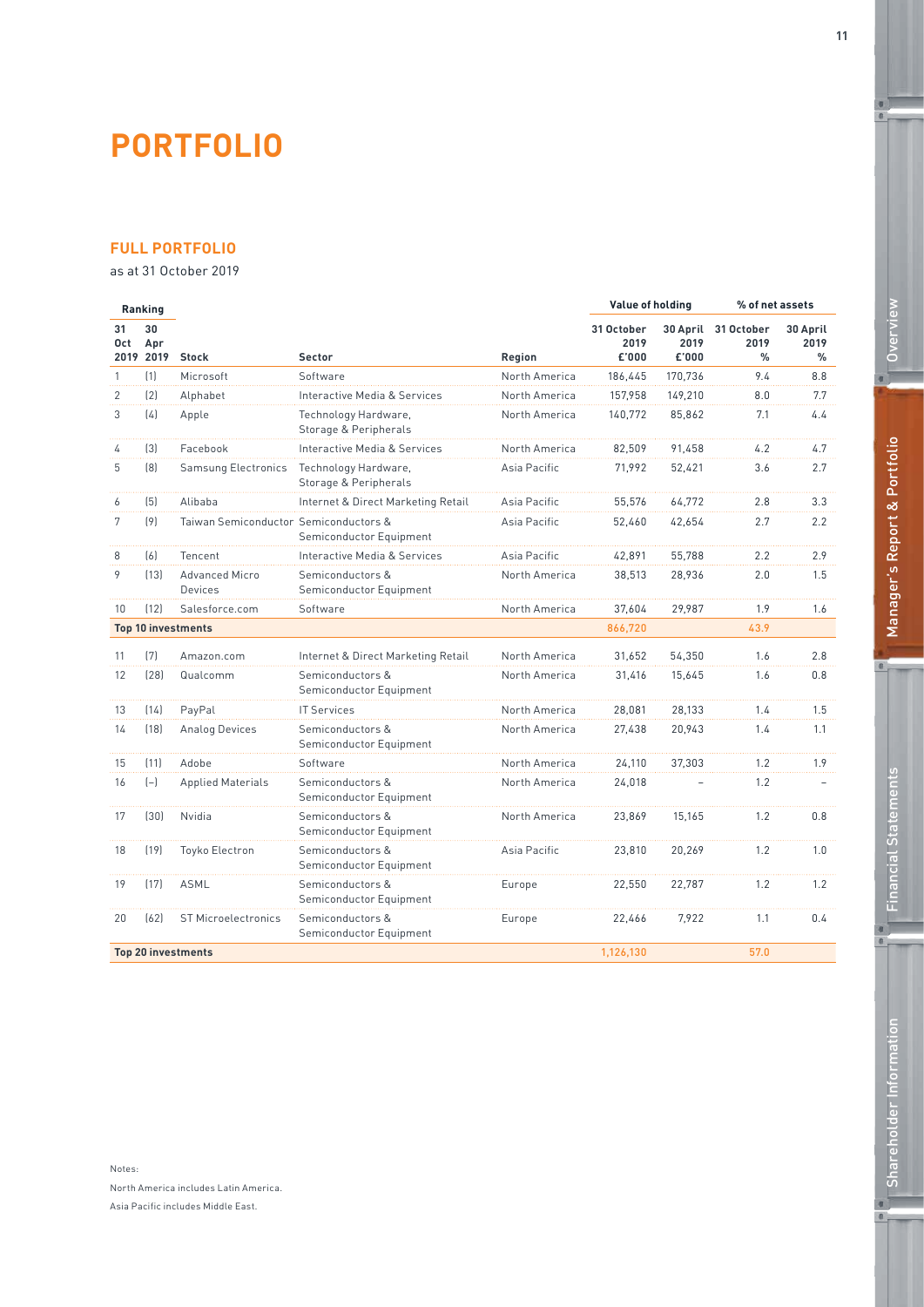# **PORTFOLIO** CONTINUED

# **FULL PORTFOLIO** CONTINUED

|           | Ranking                |                            |                                                                         |               | Value of holding            |               | % of net assets                  |                       |  |
|-----------|------------------------|----------------------------|-------------------------------------------------------------------------|---------------|-----------------------------|---------------|----------------------------------|-----------------------|--|
| 31<br>Oct | 30<br>Apr<br>2019 2019 | <b>Stock</b>               | <b>Sector</b>                                                           | Region        | 31 October<br>2019<br>£'000 | 2019<br>£'000 | 30 April 31 October<br>2019<br>% | 30 April<br>2019<br>℅ |  |
| 21        | (10)                   | ServiceNow                 | Software                                                                | North America | 21,984                      | 37,452        | 1.1                              | 2.0                   |  |
| 22        | $(-)$                  | Workday                    | Software                                                                | North America | 21,345                      |               | 1.1                              |                       |  |
| 23        | (15)                   | Zendesk                    | Software                                                                | North America | 19,884                      | 26,100        | 1.1                              | 1.3                   |  |
| 24        | (25)                   | Visa                       | <b>IT Services</b>                                                      | North America | 16,743                      | 16,460        | 0.9                              | 0.9                   |  |
| 25        | (21)                   | Mastercard                 | <b>IT Services</b>                                                      | North America | 16,242                      | 18,298        | 0.8                              | 0.9                   |  |
| 26        | (35)                   | Ansys                      | Software                                                                | North America | 15,904                      | 12,928        | 0.8                              | 0.7                   |  |
| 27        | (23)                   | <b>IAC</b> Interactive     | Interactive Media & Services                                            | North America | 14,794                      | 17,427        | 0.7                              | 0.9                   |  |
| 28        | (42)                   | Proofpoint                 | Software                                                                | North America | 14,663                      | 11,313        | 0.7                              | 0.6                   |  |
| 29        | (27)                   | Synopsys                   | Software                                                                | North America | 14,313                      | 16,009        | 0.7                              | 0.8                   |  |
| 30        | (16)                   | Texas Instruments          | Semiconductors &<br>Semiconductor Equipment                             | North America | 14,086                      | 23,814        | 0.7                              | 1.2                   |  |
|           |                        | <b>Top 30 investments</b>  |                                                                         |               | 1,296,088                   |               | 65.6                             |                       |  |
| 31        | (46)                   | HubSpot                    | Software                                                                | North America | 13,917                      | 10,358        | 0.7                              | 0.5                   |  |
| 32        | $(-)$                  | Marvell Technology         | Semiconductors &<br>Semiconductor Equipment                             | North America | 13,525                      |               | 0.7                              |                       |  |
| 33        | $(-)$                  | Intuit                     | Software                                                                | North America | 13,258                      |               | 0.7                              |                       |  |
| 34        | (64)                   | Alteryx                    | Software                                                                | North America | 13,251                      | 7,562         | 0.7                              | 0.4                   |  |
| 35        | (40)                   | <b>Spotify Technology</b>  | Entertainment                                                           | Europe        | 13,140                      | 12,633        | 0.7                              | 0.7                   |  |
| 36        | (54)                   | Everbridge                 | Software                                                                | North America | 13,062                      | 9,369         | 0.7                              | 0.5                   |  |
| 37        | $(-)$                  | SAP                        | Software                                                                | Europe        | 12,765                      |               | 0.7                              |                       |  |
| 38        | (66)                   | Keyence                    | Electronic Equipment,<br>Instruments & Components                       | Asia Pacific  | 12,727                      | 7,425         | 0.6                              | 0.4                   |  |
| 39        | (70)                   | LivePerson                 | Software                                                                | North America | 12,445                      | 7,140         | 0.6                              | 0.3                   |  |
| 40        | (37)                   | Twilio                     | <b>IT Services</b>                                                      | North America | 12,262                      | 12,814        | 0.6                              | 0.7                   |  |
|           |                        | <b>Top 40 investments</b>  |                                                                         |               | 1,426,440                   |               | 72.3                             |                       |  |
| 41        | (65)                   | Splunk                     | Software                                                                | North America | 12,038                      | 7,434         | 0.6                              | 0.4                   |  |
| 42        | (60)                   | Dolby Laboratories         | Electronic Equipment,<br>Instruments & Components                       | North America | 12,007                      | 8,538         | 0.6                              | 0.4                   |  |
| 43        | $(-)$                  |                            | Keysight Technologies Electronic Equipment,<br>Instruments & Components | North America | 11,941                      |               | 0.6                              |                       |  |
| 44        | $(-)$                  | <b>Activision Blizzard</b> | Entertainment                                                           | North America | 11,873                      |               | 0.6                              |                       |  |
| 45        | (45)                   | 8X8                        | Software                                                                | North America | 11,543                      | 10,806        | 0.6                              | 0.6                   |  |
| 46        | (26)                   | Autodesk                   | Software                                                                | North America | 11,387                      | 16,329        | 0.6                              | 0.8                   |  |
| 47        | (73)                   | Cognex                     | Electronic Equipment,<br>Instruments & Components                       | North America | 11,313                      | 6,828         | 0.6                              | 0.4                   |  |
| 48        | (33)                   | Mimecast                   | Software                                                                | Europe        | 11,307                      | 13,510        | 0.6                              | 0.7                   |  |
| 49        | (61)                   | Harmonic Drive<br>Systems  | Machinery                                                               | Asia Pacific  | 11,095                      | 8,297         | 0.6                              | 0.4                   |  |
| 50        | (41)                   | Pinterest                  | Interactive Media & Services                                            | North America | 10,943                      | 12,390        | 0.5                              | 0.6                   |  |
|           |                        | <b>Top 50 investments</b>  |                                                                         |               | 1,541,887                   |               | 78.2                             |                       |  |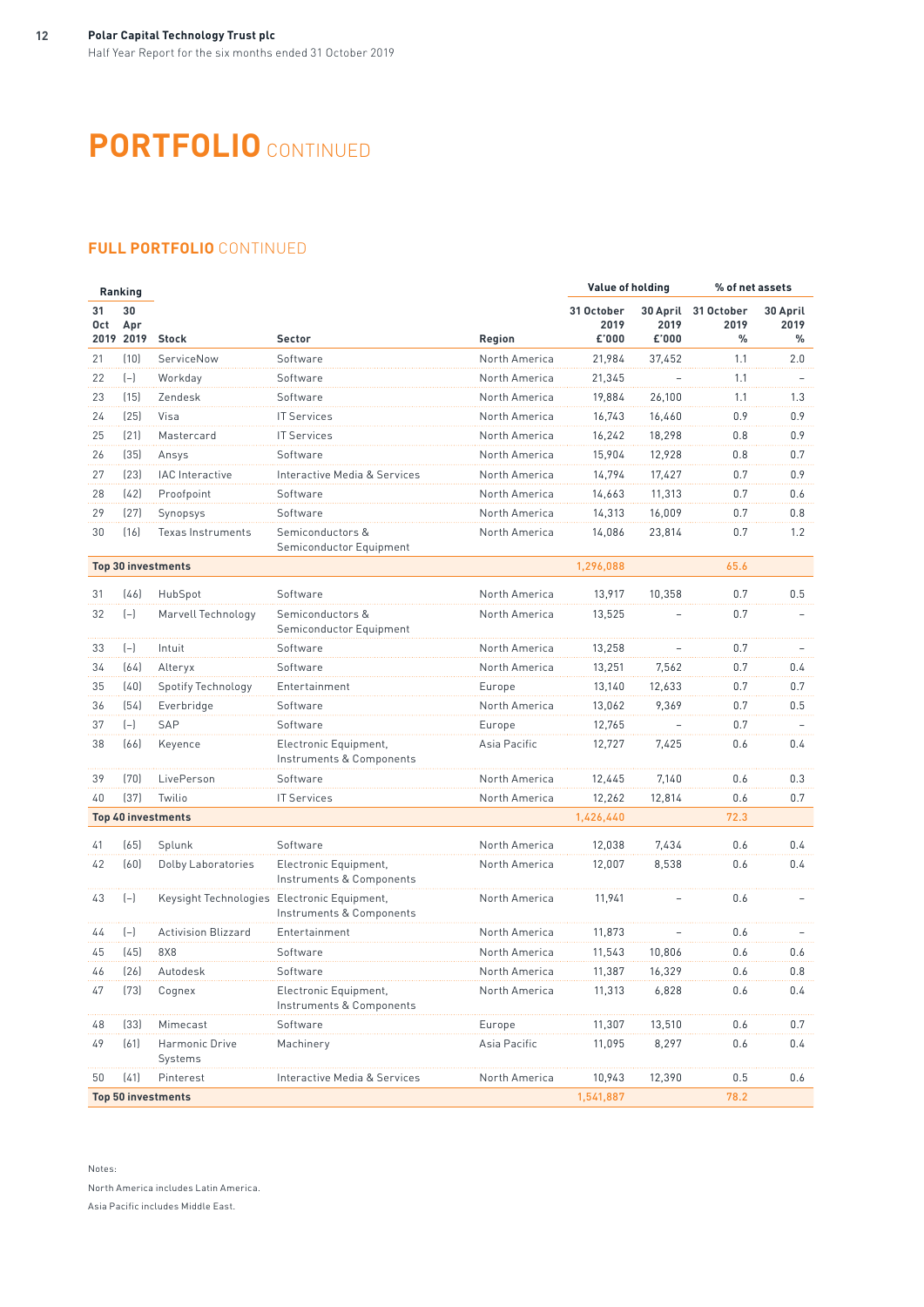|           | Ranking                |                                  |                                                   |               | Value of holding            |               | % of net assets                  |                       |
|-----------|------------------------|----------------------------------|---------------------------------------------------|---------------|-----------------------------|---------------|----------------------------------|-----------------------|
| 31<br>Oct | 30<br>Apr<br>2019 2019 | <b>Stock</b>                     | <b>Sector</b>                                     | Region        | 31 October<br>2019<br>£'000 | 2019<br>£'000 | 30 April 31 October<br>2019<br>% | 30 April<br>2019<br>% |
| 51        | (59)                   | Yaskawa Electric                 | Electronic Equipment,<br>Instruments & Components | Asia Pacific  | 10,502                      | 8,725         | 0.5                              | 0.4                   |
| 52        | (32)                   | Five9                            | Software                                          | North America | 10,214                      | 14,024        | 0.5                              | 0.7                   |
| 53        | (76)                   | Intuitive Surgical               | Healthcare Equipment & Supplies                   | North America | 10,166                      | 6,366         | 0.5                              | 0.3                   |
| 54        | (57)                   | Fuji Machine<br>Manufacturing    | Machinery                                         | Asia Pacific  | 9,967                       | 8,835         | 0.5                              | 0.5                   |
| 55        | (52)                   | RingCentral                      | Software                                          | North America | 9,625                       | 9,636         | 0.5                              | 0.5                   |
| 56        | (78)                   | <b>TDK</b>                       | Electronic Equipment,<br>Instruments & Components | Asia Pacific  | 9,568                       | 6,014         | 0.5                              | 0.3                   |
| 57        | (20)                   | Arista Networks                  | <b>Communications Equipment</b>                   | North America | 9,532                       | 19,368        | 0.5                              | 1.0                   |
| 58        | (22)                   | Xilinx                           | Semiconductors &<br>Semiconductor Equipment       | North America | 9,407                       | 17,572        | 0.5                              | 0.9                   |
| 59        | $(-)$                  | Samsung Electro<br>Mechanics     | Electronic Equipment,<br>Instruments & Components | Asia Pacific  | 9,329                       |               | 0.5                              |                       |
| 60        | (31)                   | Axon Enterprise                  | Aerospace & Defense                               | North America | 9,169                       | 14,774        | 0.5                              | 0.7                   |
|           |                        | Top 60 investments               |                                                   |               | 1,639,366                   |               | 83.2                             |                       |
| 61        | (43)                   | Aixtron                          | Semiconductors &<br>Semiconductor Equipment       | Europe        | 8,841                       | 11,200        | 0.4                              | 0.6                   |
| 62        | (69)                   | Square                           | <b>IT Services</b>                                | North America | 8,595                       | 7,280         | 0.4                              | 0.4                   |
| 63        | $(-)$                  | PagSeguro Digital                | <b>IT Services</b>                                | North America | 8,326                       |               | 0.4                              |                       |
| 64        | $(-)$                  | Medallia                         | Software                                          | North America | 8,142                       |               | 0.4                              |                       |
| 65        | (55)                   | Electronic Arts                  | Entertainment                                     | North America | 8,017                       | 9,343         | 0.4                              | 0.5                   |
| 66        | (87)                   | Coupa Software                   | Software                                          | North America | 7,748                       | 5,027         | 0.4                              | 0.3                   |
| 67        | (71)                   | Shimadzu                         | Electronic Equipment,<br>Instruments & Components | Asia Pacific  | 7,231                       | 7,103         | 0.4                              | 0.4                   |
| 68        | (36)                   | Advantest                        | Semiconductors &<br>Semiconductor Equipment       | Asia Pacific  | 7,119                       | 12,845        | 0.3                              | 0.7                   |
| 69        | $(-)$                  | Atlassian                        | Software                                          | Asia Pacific  | 6,828                       |               | 0.3                              |                       |
| 70        | (95)                   | Aptiv                            | Auto Components                                   | Europe        | 6,676                       | 3,839         | 0.3                              | 0.2                   |
|           |                        | <b>Top 70 investments</b>        |                                                   |               | 1,716,889                   |               | 86.9                             |                       |
| 71        | $(-)$                  | Match Group                      | Interactive Media & Services                      | North America | 6,493                       |               | 0.3                              |                       |
| 72        | [74]                   | Illumina                         | Life Sciences Tools & Services                    | North America | 6,172                       | 6,824         | 0.3                              | 0.4                   |
| 73        | [89]                   | NetFlix                          | Entertainment                                     | North America | 6,032                       | 4,830         | 0.3                              | 0.2                   |
| 74        | (75)                   | CD Projeckt                      | Entertainment                                     | Europe        | 6,017                       | 6,768         | 0.3                              | 0.3                   |
| 75        | (84)                   | Ocado                            | Internet & Direct Marketing Retail                | Europe        | 5,796                       | 5,495         | 0.3                              | 0.3                   |
| 76        | $(-)$                  | Zynga                            | Entertainment                                     | North America | 5,427                       |               | 0.3                              |                       |
| 77        | $(-)$                  | <b>Uber Technologies</b>         | Road & Rail                                       | North America | 5,389                       |               | 0.3                              |                       |
| 78        | (82)                   | Take-Two Interactive<br>Software | Entertainment                                     | North America | 5,345                       | 5,813         | 0.3                              | 0.3                   |
| 79        | (108)                  | <b>CKD Corporation</b>           | Machinery                                         | Asia Pacific  | 5,323                       | 1,331         | 0.3                              | 0.1                   |
| 80        | (93)                   | PixArt Imaging                   | Semiconductors &<br>Semiconductor Equipment       | Asia Pacific  | 5,164                       | 4,237         | 0.3                              | 0.2                   |
|           |                        | <b>Top 80 investments</b>        |                                                   |               | 1,774,047                   |               | 89.9                             |                       |

Notes:

North America includes Latin America.

Asia Pacific includes Middle East.

Overview **Overview** 

 $\mathbf{c}$ 

Manager's Report & Portfolio Manager's Report & Portfolio

 $^{\circ}$ 

Financial Statements<br>| Financial Statements

 $\bullet$ 

 $\blacksquare$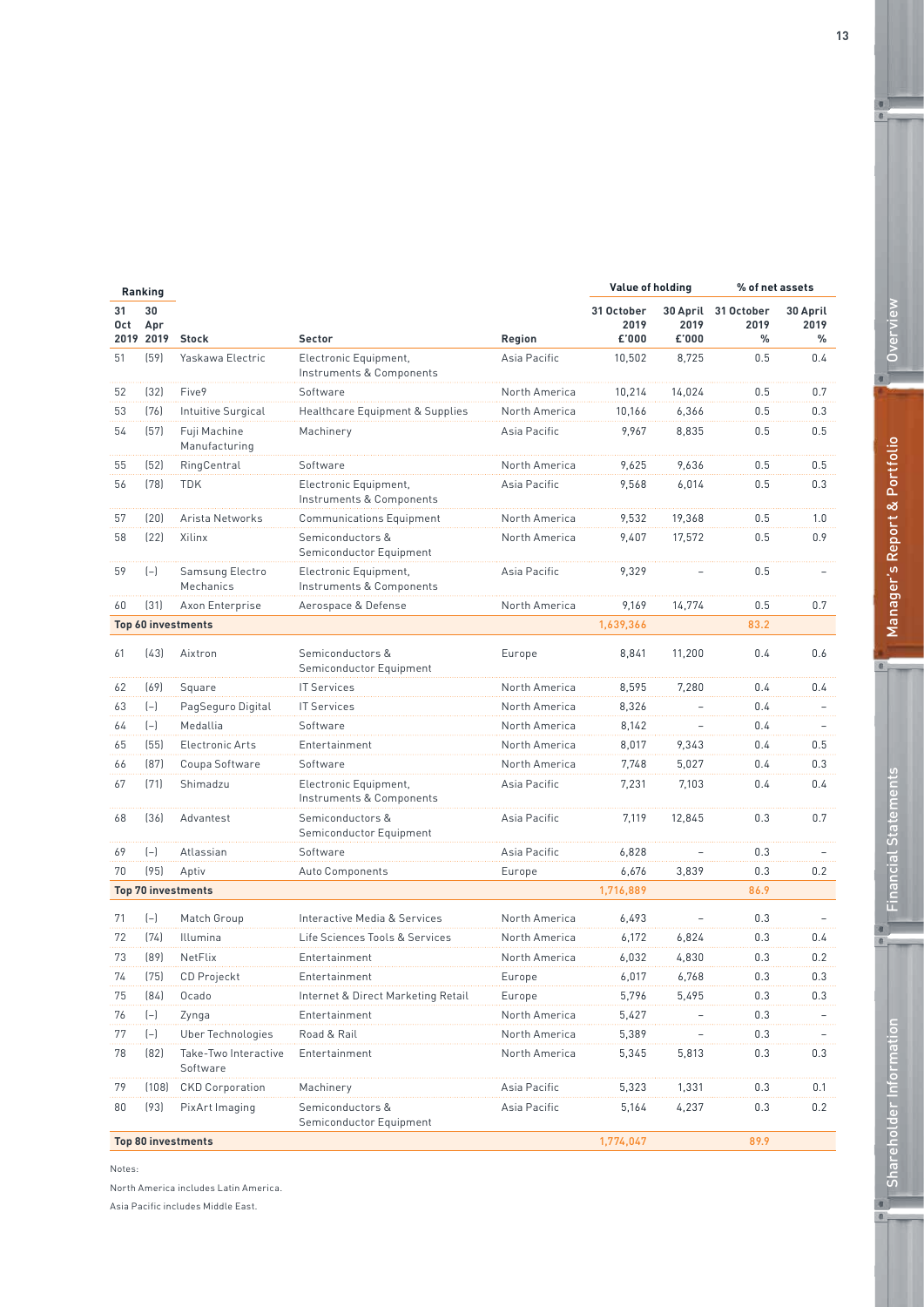# **PORTFOLIO** CONTINUED

# **FULL PORTFOLIO** CONTINUED

| Ranking   |                         |                                        |                                                   |                | Value of holding            |               | % of net assets                              |                       |  |
|-----------|-------------------------|----------------------------------------|---------------------------------------------------|----------------|-----------------------------|---------------|----------------------------------------------|-----------------------|--|
| 31<br>Oct | 30<br>Apr               | 2019 2019 Stock                        | <b>Sector</b>                                     | Region         | 31 October<br>2019<br>£'000 | 2019<br>£'000 | 30 April 31 October<br>2019<br>$\frac{0}{0}$ | 30 April<br>2019<br>℅ |  |
| 81        | $(-)$                   | MediaTek                               | Semiconductors &<br>Semiconductor Equipment       | Asia Pacific** | 5,152                       |               | 0.3                                          |                       |  |
| 82        | $(-)$                   | F5 Networks                            | <b>Communications Equipment</b>                   | North America  | 5,018                       |               | 0.3                                          |                       |  |
| 83        | (51)                    | Chegg                                  | <b>Diversified Consumer Services</b>              | North America  | 4,975                       | 9,775         | 0.3                                          | 0.5                   |  |
| 84        | $(-)$                   | HORIBA                                 | Electronic Equipment,<br>Instruments & Components | Asia Pacific   | 4,742                       |               | 0.2                                          |                       |  |
| 85        | (38)                    | Pure Storage                           | Technology Hardware,<br>Storage & Peripherals     | North America  | 4,419                       | 12,791        | 0.2                                          | 0.7                   |  |
| 86        | $(-)$                   | Yext                                   | Software                                          | North America  | 4,350                       |               | 0.2                                          |                       |  |
| 87        | (68)                    | Universal Display                      | Electronic Equipment,<br>Instruments & Components | North America  | 4,274                       | 7,304         | 0.2                                          | 0.4                   |  |
| 88        | $(-)$                   | Taiyo Yuden                            | Electronic Equipment,<br>Instruments & Components | Asia Pacific   | 3,996                       |               | 0.2                                          |                       |  |
| 89        | (80)                    | Dassault Systemes                      | Software                                          | Europe         | 3,905                       | 5,894         | 0.2                                          | 0.3                   |  |
| 90        | (39)                    | Aspen Technology                       | Software                                          | North America  | 3,854                       | 12,684        | 0.2                                          | 0.7                   |  |
|           |                         | <b>Top 90 investments</b>              |                                                   |                | 1,818,732                   |               | 92.2                                         |                       |  |
| 91        | $(-)$                   | Varta                                  | <b>Electrical Equipment</b>                       | Europe         | 3,801                       |               | 0.2                                          |                       |  |
| 92        | $(-)$                   | <b>NEL</b>                             | <b>Electrical Equipment</b>                       | Europe         | 3,556                       |               | 0.2                                          |                       |  |
| 93        | $(-)$                   | Hirose Electric                        | Electronic Equipment,<br>Instruments & Components | Asia Pacific   | 3,518                       |               | 0.2                                          |                       |  |
| 94        | (94)                    | eMemory Technology                     | Semiconductors &<br>Semiconductor Equipment       | Asia Pacific   | 3,439                       | 3,842         | 0.2                                          | 0.2                   |  |
| 95        | $(-)$                   | Bandwidth                              | Diversified Telecommunication<br>Services         | North America  | 3,305                       |               | 0.2                                          |                       |  |
| 96        | $(-)$                   | Upwork                                 | <b>Professional Services</b>                      | North America  | 3,298                       |               | 0.1                                          |                       |  |
| 97        | (105)                   | Zuken                                  | <b>IT Services</b>                                | Asia Pacific   | 2,589                       | 1,649         | 0.1                                          | 0.1                   |  |
| 98        | [98]                    | <b>MiX Telematics</b>                  | Software                                          | Asia Pacific   | 2,562                       | 2,990         | 0.1                                          | 0.2                   |  |
| 99        | (107)                   | Seeing Machines                        | Electronic Equipment,<br>Instruments & Components | Asia Pacific   | 2,338                       | 1,540         | 0.1                                          | 0.1                   |  |
| 100       | (104) Tobii             |                                        | Technology Hardware,<br>Storage & Peripherals     | Europe         | 2,092                       | 1,858         | 0.1                                          | 0.1                   |  |
|           |                         | <b>Top 100 investments</b>             |                                                   |                | 1,849,230                   |               | 93.7                                         |                       |  |
| 101       | (103)                   | <b>KVH</b> Industries                  | <b>Communications Equipment</b>                   | North America  | 1,993                       | 1,897         | 0.1                                          | 0.1                   |  |
| 102       | $(-)$                   | Nitto Boseki                           | <b>Building Products</b>                          | Asia Pacific   | 1,855                       |               | 0.1                                          |                       |  |
| 103       | (101)                   | <b>First Derivatives</b>               | <b>IT Services</b>                                | Europe         | 1,700                       | 2,384         | 0.1                                          | 0.1                   |  |
| 104       | (92)                    | E Ink                                  | Electronic Equipment,<br>Instruments & Components | Asia Pacific   | 1,033                       | 4,350         | 0.1                                          | 0.2                   |  |
| 105       | (91)                    | Anaplan                                | Software                                          | North America  | 922                         | 4,703         |                                              | 0.2                   |  |
| 106       | $(-)$                   | Twitter                                | Interactive Media & Services                      | North America  | 787                         |               |                                              |                       |  |
| 107       | $(-)$                   | MEC                                    | Chemicals                                         | Asia Pacific   | 491                         |               |                                              |                       |  |
| 108       | (111)                   | Herald Ventures<br>Limited Partnership | Other                                             | Europe         | 66                          | 55            |                                              |                       |  |
|           | <b>Total equities</b>   |                                        |                                                   |                | 1,858,077                   |               | 94.1                                         |                       |  |
|           | Other net assets        |                                        |                                                   |                | 115,781                     |               | 5.9                                          |                       |  |
|           | <b>Total net assets</b> |                                        |                                                   |                | 1,973,858                   |               | 100.0                                        |                       |  |

Notes:

North America includes Latin America. Asia Pacific includes Middle East.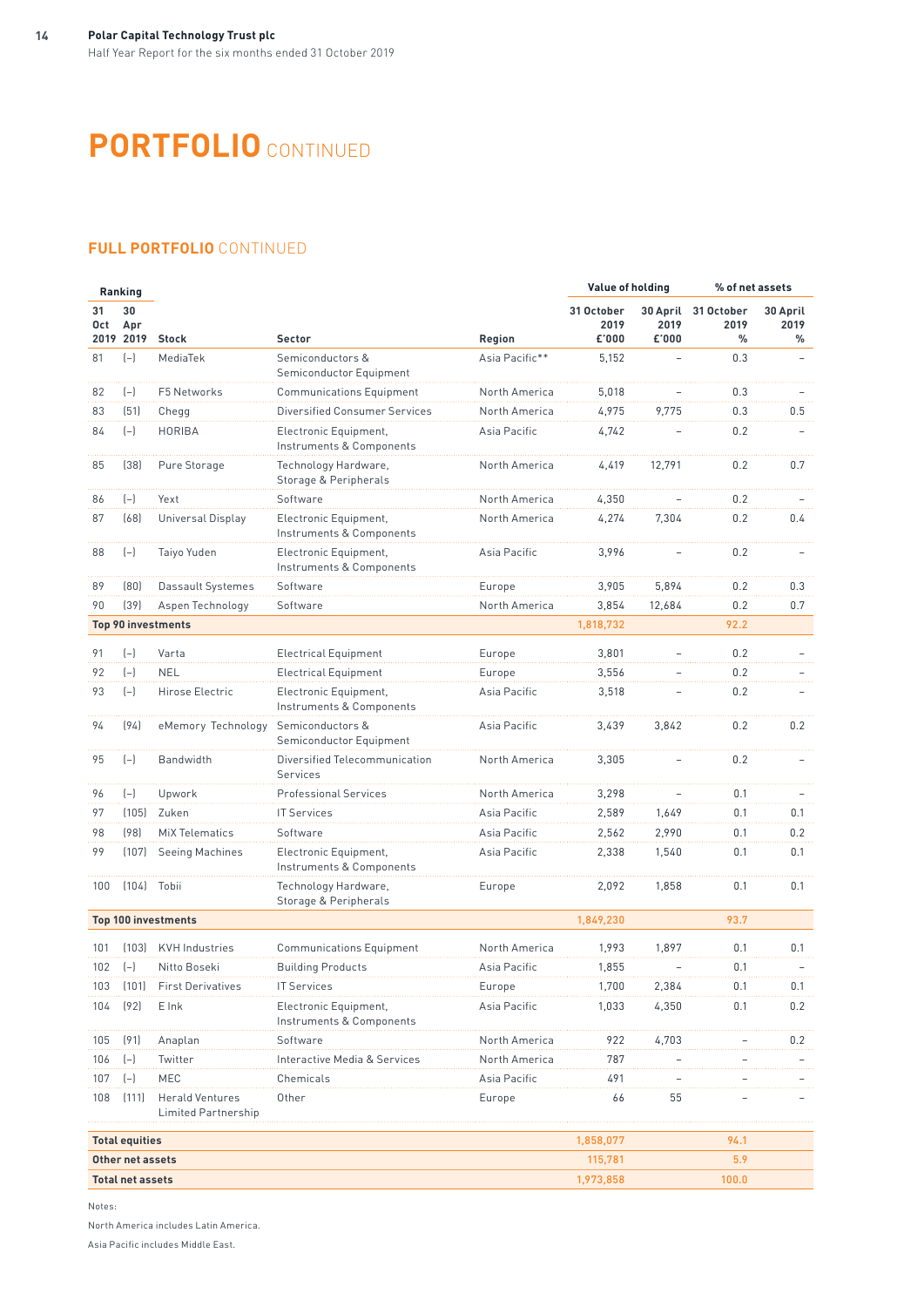**15**

 $e$ 

# **CORPORATE MATTERS**

### **THE BOARD**

There have been no changes to the membership of the Board in the six months ended 31 October 2019. The Directors' biographical details are available on the Company's website and are provided in the Annual Report.

### **AUDITORS**

KPMG LLP were re-appointed as the Company's external auditor at the AGM held on 4 September 2019.

## **PRINCIPAL RISKS AND UNCERTAINTIES**

The Directors consider that the principal risks and uncertainties faced by the Company for the remaining six months of the financial year, which could have a material impact on performance, remain consistent with those outlined in the Annual Report for the year ended 30 April 2019.

We continue to consider the risks arising from the uncertainties around Brexit. The vast majority of our assets are not denominated in Sterling and therefore sharp currency movements in either direction will have an impact on the NAV. This is consistent with our risk profile as stated within the last Annual Report. As also stated in the last Annual Report, the Board had discussed the diversification of cash held within the portfolio with the Investment Manager. Accordingly, an automatic cash sweep into money market funds has been implemented, further information is available in Note 8 to the Financial Statements.

The Company has a risk management framework that provides a structured process for identifying, assessing and managing the risks associated with the Company's business. The investment portfolio is diversified by geography which mitigates risk but is focused on the technology sector and has a high proportion of non-Sterling investments.

### **GEARING**

As at 31 October 2019, the Company had drawn down two, two-year fixed rate, term loans of JPY 5.2bn and USD 23.3m from ING Bank N.V. Both loans fall due for repayment on 2 October 2020. The JPY loan has been fixed at an all-in rate of 0.80% pa and the USD loan has been fixed at an all-in rate of 4.2% pa. As these loans are due for repayment within 12 months of the half year end, they are classified as current liabilities. The Company's one-year revolving credit facility of USD46.6m with ING Bank N.V., expired on 2 October 2019 and has not been renewed.

### **RELATED PARTY TRANSACTIONS**

In accordance with DTR 4.2.8R there have been no new related party transactions during the six-month period to 31 October 2019 and therefore nothing to report on any material effect by such transactions on thefinancial position or performance of the Company during that period. There have therefore been no changes in any related party transaction described in the last Annual Report that could have a material effect on the financial position or performance of the Company in the first six months ofthe current financial year or to the date of this report.

### **GOING CONCERN**

The Directors believe it is appropriate to adopt the going concern basis in preparing the financial statements. The assets of the Company comprise mainly of securities that are readily realisable and accordingly, the Company has adequate financial resources to meet its liabilities as and when they fall due and to continue in operational existence for the foreseeable future. Further, and in accordance with the AIC SORP, it is reasonable to believe that if good performance is achieved over the period until the next continuation vote in 2020 Shareholders will vote in favour of continuation.

### **STATEMENT OF DIRECTORS' RESPONSIBILITIES**

The Directors of Polar Capital Technology Trust plc, which are listed in the Directors and Contacts Section, confirm to the best of their knowledge:

- The condensed set of financial statements has been prepared in accordance with IAS34 Interim Financial Reporting as adopted by the European Union;
- The Interim Management Report includes a fair review of the information required by:
	- (a) DTR 4.2.7R of the Disclosure Guidance and Transparency Rules, being an indication of important events that have occurred during the first six months of the financial year and their impact on the condensed set of financial statements; and a description of the principal risks and uncertainties for the remaining six months of the year; and
	- (b) DTR 4.2.8R of the Disclosure Guidance and Transparency Rules, being related party transactions that have taken place in the first six months of the current financial year and that have materially affected the financial position or performance of the entity during that period; and any changes in the related party transactions described in the last annual report that could do so.

The Half Year Report for the six-month period to 31 October 2019 has not been audited or reviewed by the Auditors. The Half Year Report for the six-month period to 31 October 2019 was approved by the Board on 11 December 2019.

On behalf of the Board **Sarah Bates**

Chair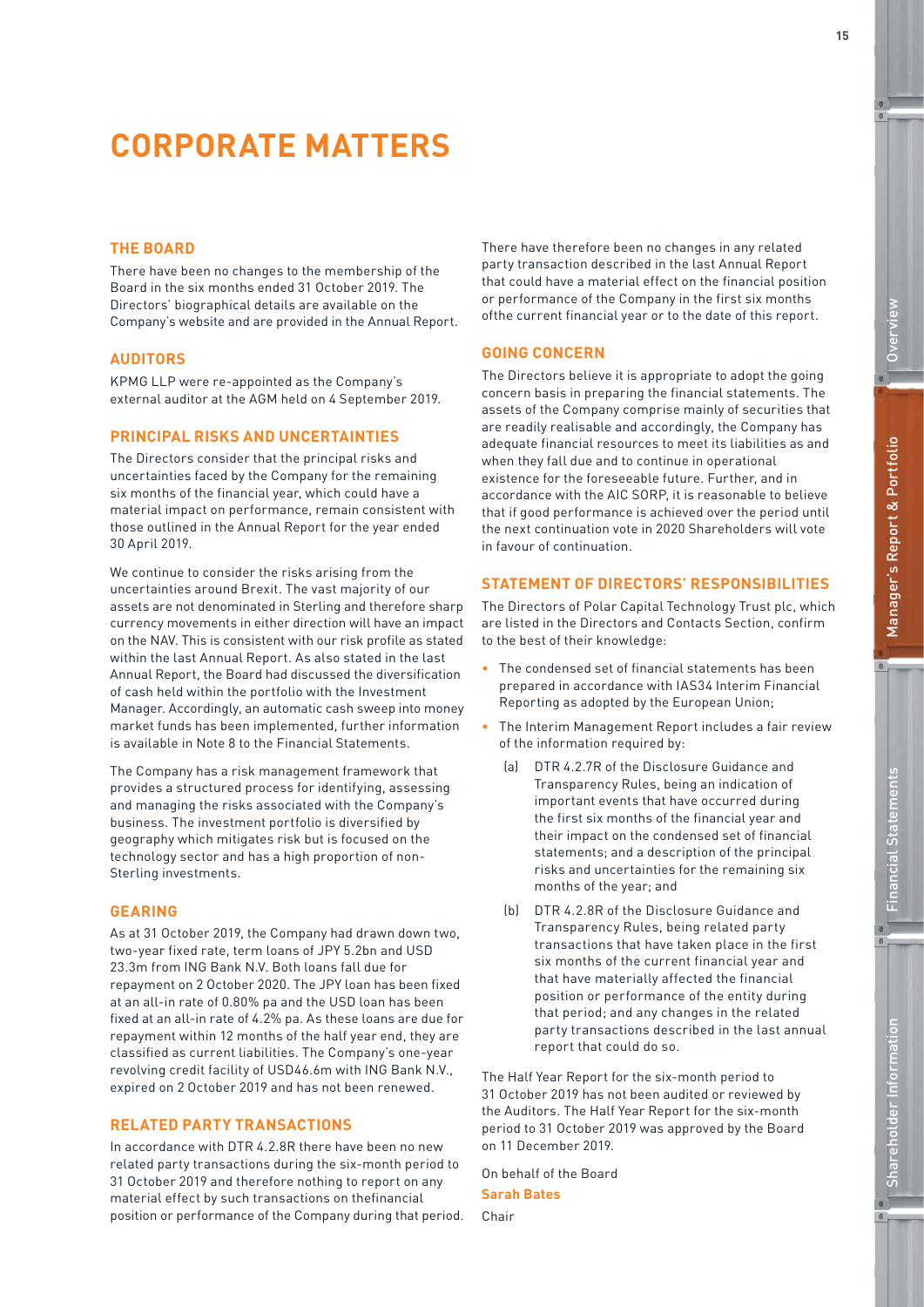# **STATEMENT OF COMPREHENSIVE INCOME**

for the six months ended 31 October 2019

|                                                                                 |                |                                   |                                                   |                                 | (Unaudited)                       |                                     |                          | (Audited)                  |                             |                                 |  |
|---------------------------------------------------------------------------------|----------------|-----------------------------------|---------------------------------------------------|---------------------------------|-----------------------------------|-------------------------------------|--------------------------|----------------------------|-----------------------------|---------------------------------|--|
|                                                                                 |                |                                   | <b>Six months ended</b><br><b>31 October 2019</b> |                                 |                                   | Six months ended<br>31 October 2018 |                          |                            | Year ended<br>30 April 2019 |                                 |  |
|                                                                                 | <b>Notes</b>   | <b>Revenue</b><br>return<br>£'000 | <b>Capital</b><br>return<br>£'000                 | <b>Total</b><br>return<br>£'000 | <b>Revenue</b><br>return<br>£'000 | Capital<br>return<br>£'000          | Total<br>return<br>£'000 | Revenue<br>return<br>£'000 | Capital<br>return<br>£'000  | <b>Total</b><br>return<br>£'000 |  |
| Investment income                                                               | $\overline{2}$ | 8,475                             |                                                   | 8,475                           | 6,683                             |                                     | 6,683                    | 11,965                     |                             | 11,965                          |  |
| Other operating income                                                          | 2              | 776                               |                                                   | 776                             | 421                               |                                     | 421                      | 1,105                      |                             | 1,105                           |  |
| Gains on investments<br>held at fair value                                      | 3              |                                   | 43,751                                            | 43,751                          |                                   | 126,483 126,483                     |                          |                            | 393,226 393,226             |                                 |  |
| Net (losses)/gains on<br>derivative contracts                                   | 4              |                                   | (6, 556)                                          | (6, 556)                        |                                   | 4,604                               | 4,604                    |                            | 1,470                       | 1,470                           |  |
| Other currency gains                                                            | 5              |                                   | 2,710                                             | 2,710                           |                                   | 4,710                               | 4,710                    |                            | 1,913                       | 1,913                           |  |
| <b>Total income</b>                                                             |                | 9,251                             | 39,905                                            | 49,156                          | 7.104                             | 135,797                             | 142,901                  | 13.070                     | 396,609                     | 409,679                         |  |
| <b>Expenses</b>                                                                 |                |                                   |                                                   |                                 |                                   |                                     |                          |                            |                             |                                 |  |
| Investment management fee                                                       | 6              | (9,009)                           |                                                   | (9,009)                         | (7,588)                           |                                     | (7,588)                  | (15, 341)                  |                             | (15, 341)                       |  |
| Performance fee                                                                 | 6              |                                   |                                                   |                                 |                                   | (1,903)                             | (1,903)                  |                            | [6,644]                     | (6,644)                         |  |
| Other administrative expenses                                                   | 7              | [464]                             |                                                   | (464)                           | (920)                             |                                     | (920)                    | (1.140)                    |                             | (1.140)                         |  |
| <b>Total expenses</b>                                                           |                | (9, 473)                          |                                                   | (9, 473)                        | (8,508)                           | (1,903)                             | (10, 411)                | (16, 481)                  | (6,644)                     | (23, 125)                       |  |
| (Loss)/profit before<br>finance costs and tax                                   |                | (222)                             | 39,905                                            | 39,683                          | (1,404)                           | 133,894                             | 132,490                  | (3, 411)                   |                             | 389,965 386,554                 |  |
| Finance costs                                                                   |                | (648)                             |                                                   | (648)                           | (404)                             |                                     | (404)                    | (1,090)                    |                             | (1,090)                         |  |
| (Loss)/profit before tax                                                        |                | (870)                             | 39,905                                            | 39,035                          | (1,808)                           | 133,894                             | 132,086                  | (4, 501)                   |                             | 389,965 385,464                 |  |
| Tax                                                                             |                | (823)                             |                                                   | (823)                           | (1,030)                           |                                     | (1,030)                  | (1,827)                    |                             | (1, 827)                        |  |
| Net (loss)/profit for the period<br>and total comprehensive<br>(expense)/income |                | (1,693)                           | 39,905                                            | 38,212                          | (2,838)                           | 133,894 131,056                     |                          | (6, 328)                   |                             | 389,965 383,637                 |  |
| (Losses)/earnings per<br>ordinary share (basic) (pence)                         | 9              | (1.27)                            | 29.82                                             | 28.55                           | (2.12)                            | 100.06                              | 97.94                    | [4.73]                     | 291.41                      | 286.68                          |  |

The total column of this statement represents the Company's Statement of Comprehensive Income, prepared in accordance with IFRS as adopted by the European Union.

The revenue return and capital return columns are supplementary to this and are prepared under guidance published by the Association of Investment Companies.

All items in the above statement derive from continuing operations.

The Company does not have any other comprehensive income.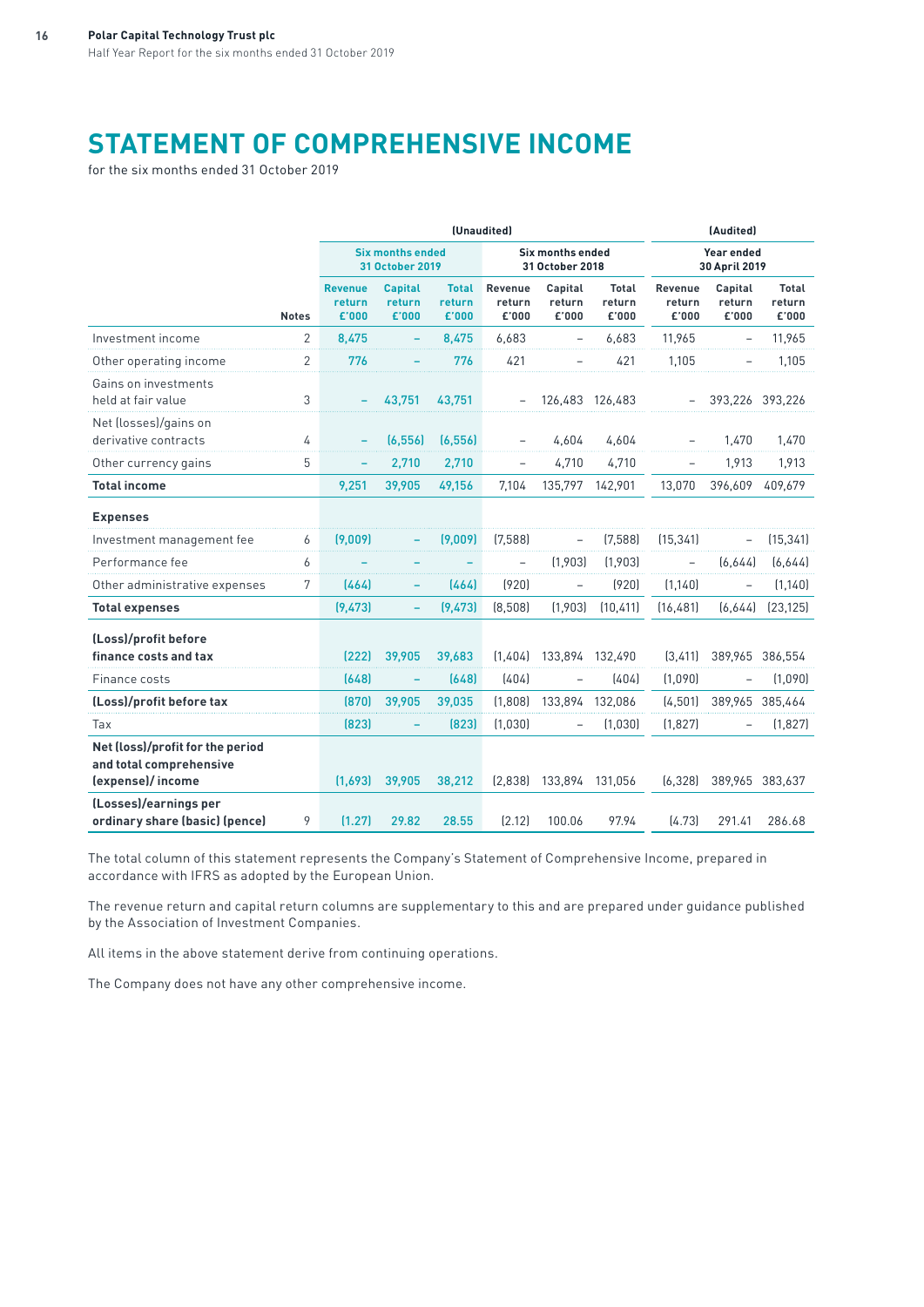# **BALANCE SHEET**

as at 31 October 2019

|                                                       |              | (Unaudited)              |                          | (Audited)              |  |
|-------------------------------------------------------|--------------|--------------------------|--------------------------|------------------------|--|
|                                                       | <b>Notes</b> | 31 October 2019<br>£'000 | 31 October 2018<br>£'000 | 30 April 2019<br>£'000 |  |
| <b>Non-current assets</b>                             |              |                          |                          |                        |  |
| Investments held at fair value through profit or loss |              | 1,858,077                | 1,601,029                | 1,803,242              |  |
| <b>Current assets</b>                                 |              |                          |                          |                        |  |
| Derivative financial instruments                      |              | 925                      | 2,881                    | 150                    |  |
| Receivables                                           |              | 24,191                   | 8,839                    | 36,494                 |  |
| Overseas tax recoverable                              |              | 374                      | 39                       | 69                     |  |
| Cash and cash equivalents                             | 8            | 163,462                  | 153,910                  | 194,544                |  |
|                                                       |              | 188,952                  | 165,669                  | 231,257                |  |
| <b>Total assets</b>                                   |              | 2,047,029                | 1,766,698                | 2,034,499              |  |
| <b>Current liabilities</b>                            |              |                          |                          |                        |  |
| Payables                                              |              | (14, 759)                | (29, 337)                | (44, 775)              |  |
| Bank loans*                                           |              | (55, 179)                | [54, 296]                |                        |  |
| Bank overdraft                                        | 8            | (3, 233)                 |                          | (391)                  |  |
|                                                       |              | (73, 171)                | [83, 633]                | (45, 166)              |  |
| <b>Non-current liabilities</b>                        |              |                          |                          |                        |  |
| Bank loans*                                           |              |                          |                          | [53,687]               |  |
| <b>Net assets</b>                                     |              | 1,973,858                | 1,683,065                | 1,935,646              |  |
| Equity attributable to equity shareholders            |              |                          |                          |                        |  |
| Share capital                                         | 10           | 33,456                   | 33,456                   | 33,456                 |  |
| Capital redemption reserve                            |              | 12,802                   | 12,802                   | 12,802                 |  |
| Share premium                                         |              | 157,868                  | 157,868                  | 157,868                |  |
| Special non-distributable reserve                     |              | 7.536                    | 7,536                    | 7,536                  |  |
| Capital reserves                                      |              | 1,858,100                | 1,562,124                | 1,818,195              |  |
| Revenue reserve                                       |              | (95, 904)                | (90, 721)                | (94, 211)              |  |
| <b>Total equity</b>                                   |              | 1,973,858                | 1,683,065                | 1,935,646              |  |
| Net asset value per ordinary share (pence)            | 11           | 1474.95                  | 1257.66                  | 1446.40                |  |
|                                                       |              |                          |                          |                        |  |

\* as detailed within the Corporate Matters Section.

 $^{\circ}$ 

 $\mathbf{c}$ 

 $\mathfrak{g}$ 

 $\blacksquare$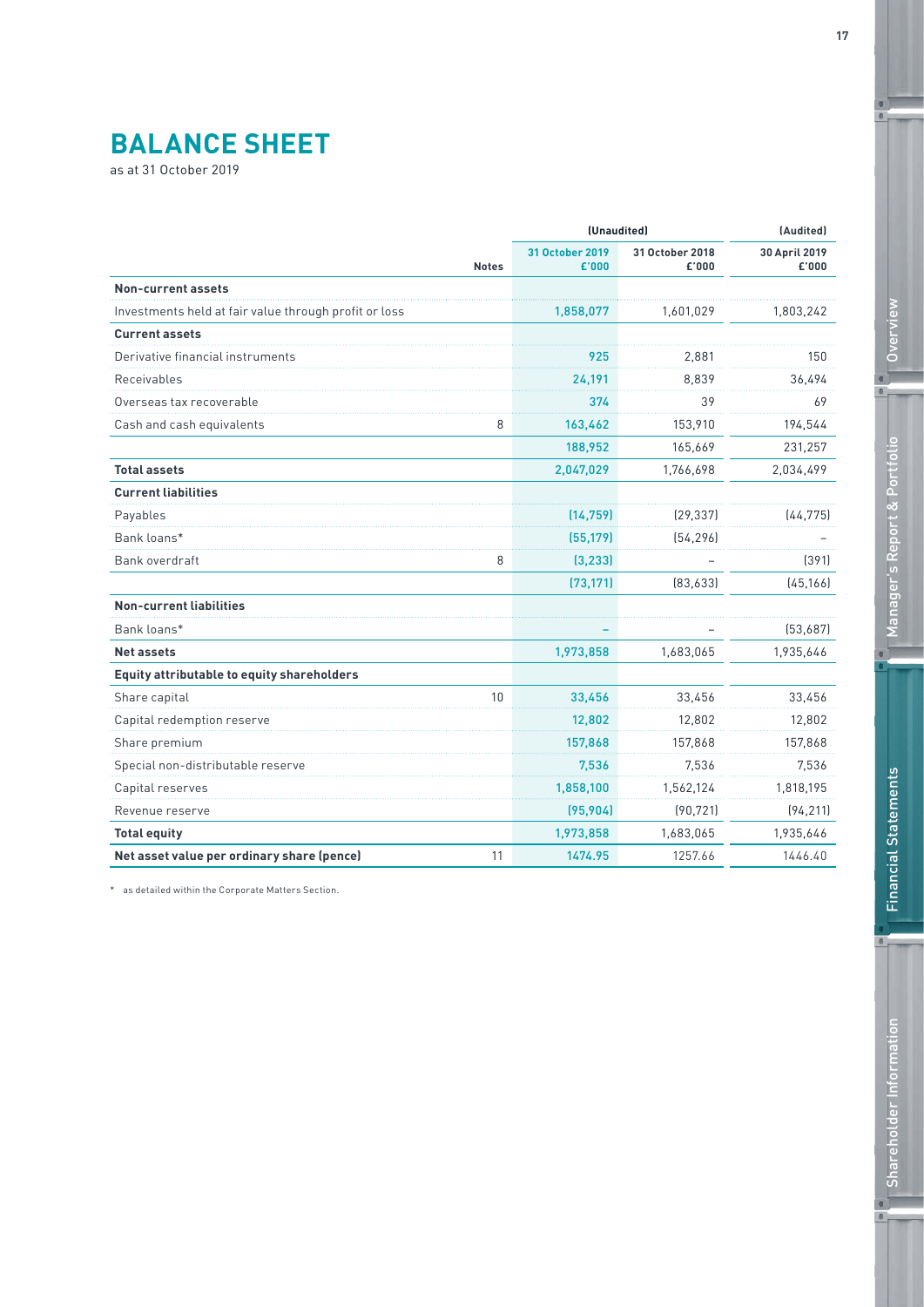# **STATEMENT OF CHANGES IN EQUITY**

for the six months ended 31 October 2019

|                                                    |             | (Unaudited) Six months ended 31 October 2019 |                                                               |                                  |                                                             |                                            |                                    |                       |  |  |
|----------------------------------------------------|-------------|----------------------------------------------|---------------------------------------------------------------|----------------------------------|-------------------------------------------------------------|--------------------------------------------|------------------------------------|-----------------------|--|--|
|                                                    | <b>Note</b> | capital<br>£'000                             | <b>Capital</b><br>Share redemption<br><b>reserve</b><br>£'000 | <b>Share</b><br>premium<br>£'000 | <b>Special</b><br>non-<br>distributable<br>reserve<br>£'000 | <b>Capital</b><br><b>reserves</b><br>£'000 | <b>Revenue</b><br>reserve<br>£'000 | <b>Total</b><br>£'000 |  |  |
| Total equity at 30 April 2019                      |             | 33.456                                       | 12.802                                                        | 157.868                          | 7.536                                                       | 1.818.195                                  |                                    | $[94.211]$ 1.935.646  |  |  |
| Total comprehensive income/(expense):              |             |                                              |                                                               |                                  |                                                             |                                            |                                    |                       |  |  |
| Profit/(loss) for the period to<br>31 October 2019 | 9           |                                              |                                                               |                                  | -                                                           | 39.905                                     | [1.693]                            | 38.212                |  |  |
| Total equity at 31 October 2019                    |             | 33.456                                       | 12.802                                                        | 157.868                          | 7.536                                                       | 1.858.100                                  | (95.904)                           | 1.973.858             |  |  |

|                                                           |    | (Unaudited) Six months ended 31 October 2018 |                                                 |                           |                                                             |                              |                             |                    |  |  |
|-----------------------------------------------------------|----|----------------------------------------------|-------------------------------------------------|---------------------------|-------------------------------------------------------------|------------------------------|-----------------------------|--------------------|--|--|
|                                                           |    | capital<br>£'000                             | Capital<br>Share redemption<br>reserve<br>£'000 | Share<br>premium<br>£'000 | <b>Special</b><br>non-<br>distributable<br>reserve<br>£'000 | Capital<br>reserves<br>£'000 | Revenue<br>reserve<br>£'000 | Total<br>£'000     |  |  |
| Total equity at 30 April 2018                             |    | 33.449                                       | 12,802                                          | 157.477                   | 7.536                                                       | 1.428.230                    | [87.883]                    | 1.551,611          |  |  |
| Total comprehensive income/(expense):                     |    |                                              |                                                 |                           |                                                             |                              |                             |                    |  |  |
| Profit/(loss) for the period to<br>31 October 2018        | ٥  |                                              |                                                 |                           |                                                             | 133.894                      | [2.838]                     | 131.056            |  |  |
| Transactions with owners,<br>recorded directly to equity: |    |                                              |                                                 |                           |                                                             |                              |                             |                    |  |  |
| Issue of ordinary shares                                  | 10 | 7                                            |                                                 | 391                       |                                                             |                              |                             | 398                |  |  |
| Total equity at 31 October 2018                           |    | 33.456                                       | 12.802                                          | 157.868                   | 7.536                                                       | 1.562.124                    |                             | [90.721] 1.683.065 |  |  |

|                                                           | (Audited) Year ended 30 April 2019 |                                                 |                           |                                                             |                              |                             |                      |
|-----------------------------------------------------------|------------------------------------|-------------------------------------------------|---------------------------|-------------------------------------------------------------|------------------------------|-----------------------------|----------------------|
|                                                           | capital<br>£'000                   | Capital<br>Share redemption<br>reserve<br>£'000 | Share<br>premium<br>£'000 | <b>Special</b><br>non-<br>distributable<br>reserve<br>£'000 | Capital<br>reserves<br>£'000 | Revenue<br>reserve<br>£'000 | Total<br>£'000       |
| Total equity at 30 April 2018                             | 33.449                             | 12.802                                          | 157.477                   | 7.536                                                       | 1.428.230                    |                             | $[87.883]$ 1.551.611 |
| Total comprehensive income/(expense):                     |                                    |                                                 |                           |                                                             |                              |                             |                      |
| Profit/(loss) for the year to<br>30 April 2019            |                                    |                                                 |                           |                                                             |                              | 389.965 [6.328]             | 383.637              |
| Transactions with owners,<br>recorded directly to equity: |                                    |                                                 |                           |                                                             |                              |                             |                      |
| Issue of ordinary shares                                  | 10                                 |                                                 | 391                       |                                                             |                              |                             | 398                  |
| Total equity at 30 April 2019                             | 33.456                             | 12.802                                          | 157.868                   | 7.536                                                       | 1.818.195                    |                             | [94.211] 1.935.646   |

Note – Share capital, Capital redemption reserve, Share premium and Special non-distributable reserve are all non-distributable. Capital reserves and revenue reserve are distributable.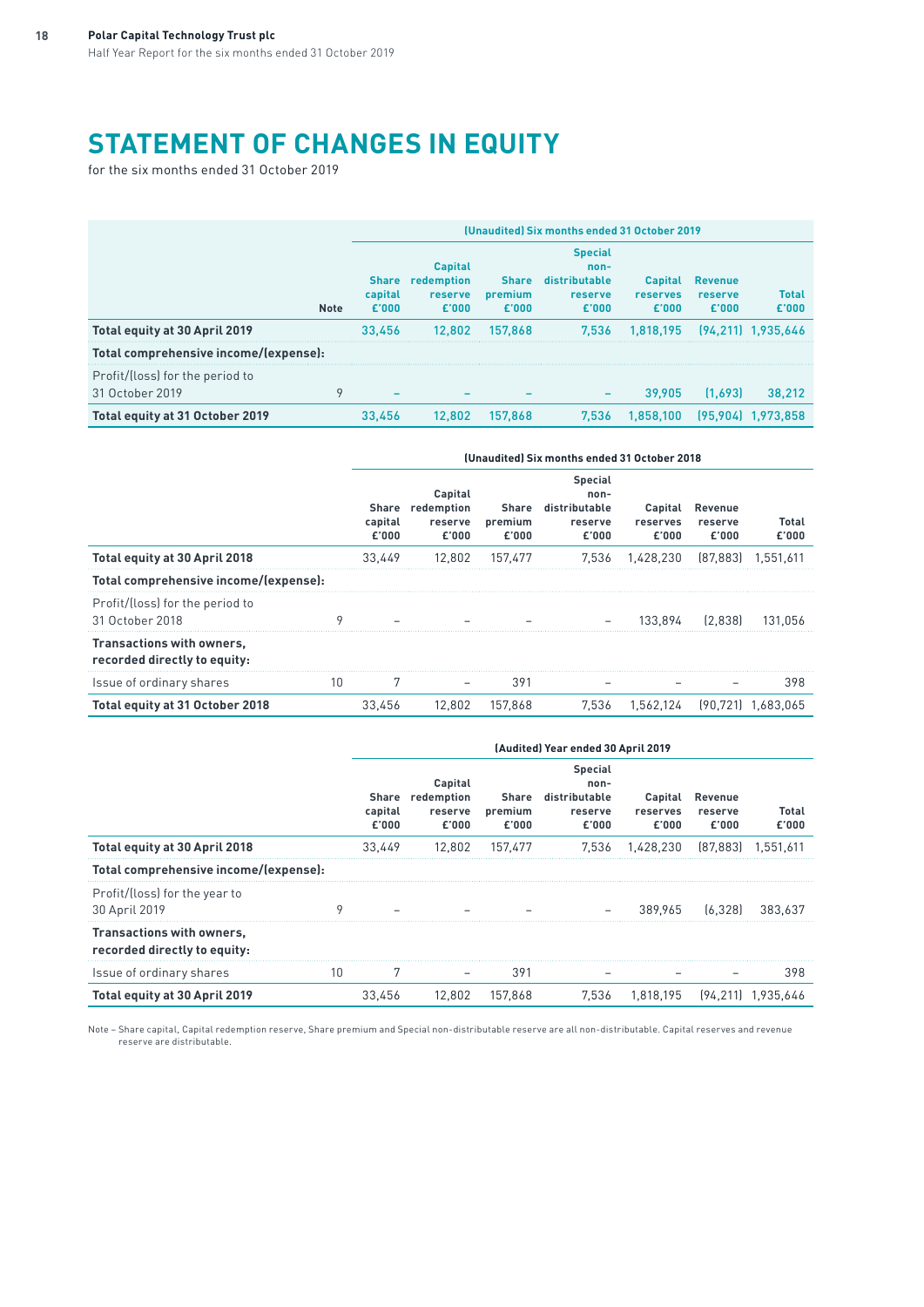# **CASH FLOW STATEMENT**

for the six months ended 31 October 2019

|                                                                                           | <b>Note</b> | (Unaudited)                                         |                                                     | (Audited)                            |  |
|-------------------------------------------------------------------------------------------|-------------|-----------------------------------------------------|-----------------------------------------------------|--------------------------------------|--|
|                                                                                           |             | <b>Six months ended</b><br>31 October 2019<br>£'000 | <b>Six months ended</b><br>31 October 2018<br>£'000 | Year ended<br>30 April 2019<br>£'000 |  |
| <b>Cash flows from operating activities</b>                                               |             |                                                     |                                                     |                                      |  |
| Profit before tax                                                                         |             | 39,035                                              | 132,086                                             | 385,464                              |  |
| Adjustments:                                                                              |             |                                                     |                                                     |                                      |  |
| Gains on investments held at fair value through profit or loss                            | 3           | (43,751)                                            | (126, 483)                                          | [393, 226]                           |  |
| Losses/(gains) on derivative financial instruments                                        | 4           | 6,556                                               | [4,604]                                             | (1, 470)                             |  |
| Proceeds of disposal on investments                                                       |             | 725,483                                             | 601,385                                             | 1,228,104                            |  |
| Purchases of investments                                                                  |             | (743, 883)                                          | (563, 021)                                          | (1, 145, 393)                        |  |
| Proceeds on disposal of derivative financial instruments                                  |             |                                                     | 18,303                                              | 23,134                               |  |
| Purchases of derivative financial instruments                                             |             | (7, 331)                                            | (14, 211)                                           | (19, 445)                            |  |
| Decrease/lincreasel in receivables                                                        |             | 176                                                 | 86                                                  | [329]                                |  |
| Decrease in payables                                                                      |             | (10, 573)                                           | (9.154)                                             | [773]                                |  |
| Overseas tax                                                                              |             | (1, 128)                                            | (1.050)                                             | (1, 877)                             |  |
| Foreign exchange gains                                                                    | 5           | (2,710)                                             | (4,710)                                             | (1, 913)                             |  |
| Net cash (used in)/generated from operating activities                                    |             | (38, 126)                                           | 28,627                                              | 72,276                               |  |
| <b>Cash flows from financing activities</b>                                               |             |                                                     |                                                     |                                      |  |
| Loans repaid                                                                              |             |                                                     | (30,621)                                            | (36, 471)                            |  |
| Loans drawn                                                                               |             |                                                     | 52.847                                              | 52,847                               |  |
| Issue of ordinary shares                                                                  | 10          |                                                     | 398                                                 | 398                                  |  |
| Net cash generated from financing activities                                              |             |                                                     | 22,624                                              | 16,774                               |  |
| Net (decrease)/increase in cash and cash equivalents                                      |             | (38, 126)                                           | 51,251                                              | 89,050                               |  |
| Cash and cash equivalents at the beginning of the period                                  |             | 194,153                                             | 101,156                                             | 101,156                              |  |
| Effect of foreign exchange rate changes                                                   |             | 4,202                                               | 1,503                                               | 3,947                                |  |
| Cash and cash equivalents at the end of the period                                        |             | 160,229                                             | 153,910                                             | 194,153                              |  |
|                                                                                           |             |                                                     |                                                     |                                      |  |
| <b>Reconciliation of cash and cash equivalents</b><br>to the Balance Sheet is as follows: |             |                                                     |                                                     |                                      |  |
| Cash at bank                                                                              |             | 103,417                                             | 153,910                                             | 194,153                              |  |
| BlackRock's Institutional Cash Series plc<br>(US Treasury Fund), money market fund        |             | 56,812                                              |                                                     |                                      |  |
| <b>Cash and cash equivalents</b>                                                          | 8           | 160,229                                             | 153,910                                             | 194,153                              |  |

 $^{\circ}$ 

 $\mathbf{c}$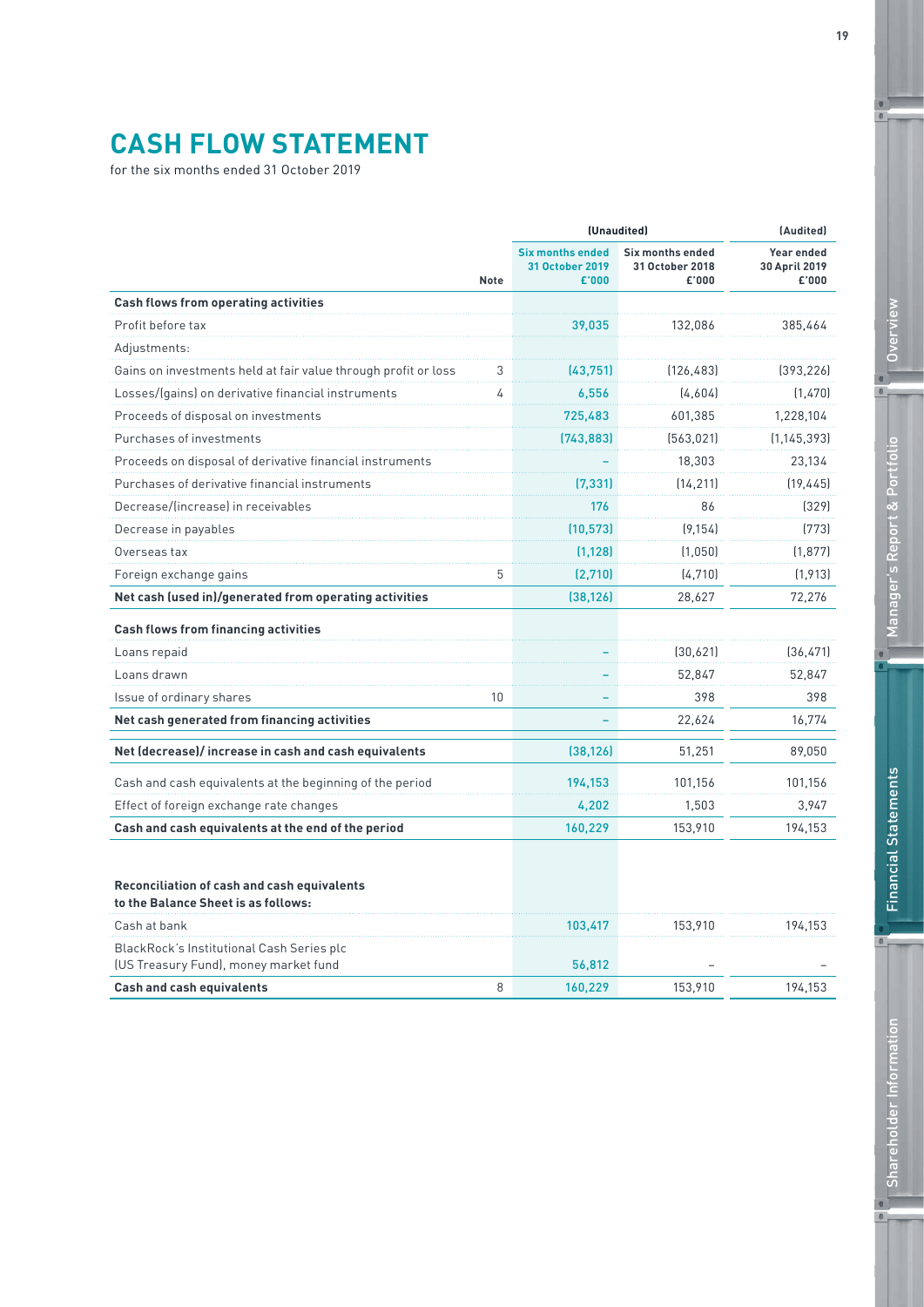# **NOTES TO THE FINANCIAL STATEMENTS**

for the six months ended 31 October 2019

### **1. GENERAL INFORMATION**

The financial statements comprise the unaudited results for Polar Capital Technology Trust Plc for the six-month period to 31 October 2019.

The unaudited financial statements to 31 October 2019 have been prepared in accordance with International Accounting Standard 34 "Interim Financial Reporting" and the accounting policies set out in the statutory annual financial statements of the Company for the year ended 30 April 2019. These accounting policies are based on International Financial Reporting Standards ("IFRS"), which comprise standards and interpretations approved by the International Accounting Standards Board ("IASB") and the International Accounting Standards Committee ("IASC"), as adopted by the European Union.

Where presentational guidance set out in the Statement of Recommend Practice ("the SORP") for investment trusts issued by the Association of Investment Companies in October 2019 is consistent with the requirements of International Financial Reporting Standards, the accounts have been prepared on a basis compliant with the recommendations of the SORP.

The financial information in this Half Year Report does not constitute statutory accounts as defined in section 434 of the Companies Act 2006. The financial information for the six-month periods ended 31 October 2019 and 31 October 2018 has not been audited. The figures and financial information for the year ended 30 April 2019 are an extract from the latest published financial statements and do not constitute statutory accounts for that year. Full statutory accounts for the year ended 30 April 2019, prepared under IFRS, including the report of the auditors which was unqualified, did not draw attention to any matters by way of emphasis and did not contain a statement under section 498 of the Companies Act 2006, have been delivered to the Registrar of Companies.

The accounting policies have not varied from those described in the Annual Report for the year ended 30 April 2019.

The following new IFRS became effective for annual periods beginning on or after 1 January 2019. The adoption of these standards and interpretations have not had a material impact on the financial statement of the Company:

### IFRS 16 Leases

As the Company neither holds, trades or has any lease obligations of any type, the provisions of this standard are not expected to have a material impact on the financial statements.

### IFRS 9 (Amended) Prepayment Features with Negative Compensation

Negative compensation arises where the contractual terms permit a borrower to prepay the instrument before its contractual maturity, but the prepayment amount could be less than unpaid amounts of principal and interest. The Company has no such terms in any of it's loan agreements in place and the amendment are not expected to have any impact on the financial statements.

#### IFRIC 23 Uncertainty over Income Tax Treatments

The interpretation provides guidance on considering uncertain tax treatments in relation to taxable profit or loss and does not add any new disclosures. The Company complies with all relevant tax laws where applicable and the provisions of this interpretation are not expected to have a material impact on the financial statements.

### IAS 19 (amended) Employee Benefits

As the Company has no employees, the amendment to this standard are not expected to have any impact on the financial statements.

### IAS 28 (amended) Investments in Associates and Joint Ventures

As the Company has no investment in associates or joint ventures, the amendment to this standard are not expected to have any impact on the financial statements.

### Annual Improvement Cycles 2015–2017 (Amendments)

This makes narrow-scope amendments to four IFRS Standards: IFRS 3 Business Combinations, IFRS 11 Joint Arrangements, IAS 12 Incomes Taxes and IAS 23 Borrowing costs. These limited amendments are not expected to have any impact on the financial statements.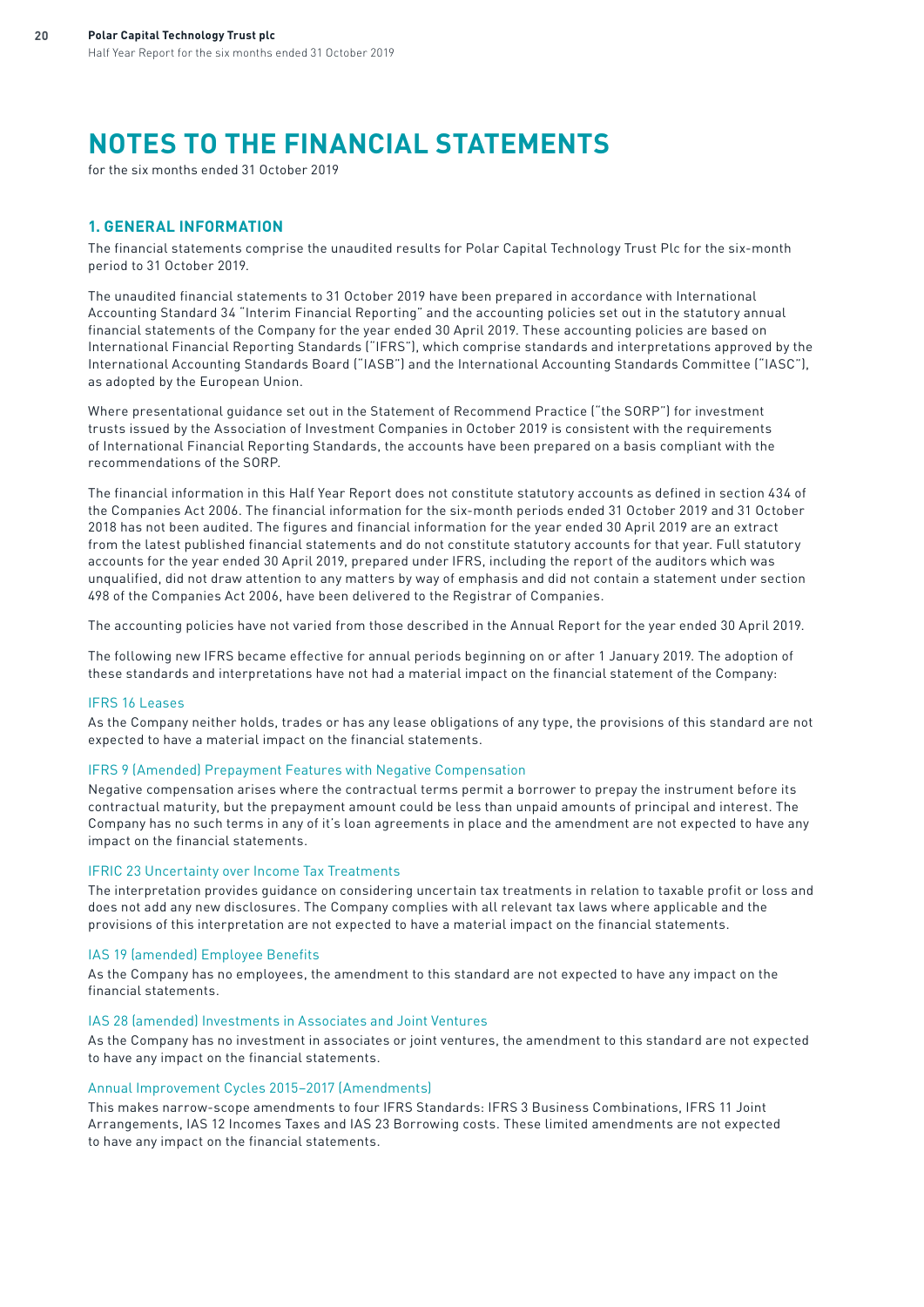At the date of authorisation of the Company's financial statements, the following new IFRSs that potentially impact the Company are in issue but are not yet effective and have not been applied in these financial statements:

Effective for periods commencing on or after 1 January 2020:

IFRS 3 Business combinations (amended) IAS 1 and IAS 8 Definition of Material (amended) IAS 1 IAS 8 Definition of Material (amended) References to the conceptual Framework in IFRS Standards (amended)

Effective for periods commencing on or after 1 January 2021:

IFRS 17 Insurance Contracts (issued on 18 May 2017)

The financial statements are presented in Pounds Sterling and all values are rounded to the nearest thousand pounds (£'000), except where otherwise stated.

The majority of the Company's investments are in US Dollars, the level of which varies from time to time. The Board considers the functional currency to be Sterling. In arriving at this conclusion, the Board considered that Sterling is the most relevant to the majority of the Company's shareholders and creditors and the currency in which the majority of the Company's operating expense are paid.

# **2. INCOME**

|                                                                   | (Unaudited)                                             |                                                         | (Audited)                                       |  |
|-------------------------------------------------------------------|---------------------------------------------------------|---------------------------------------------------------|-------------------------------------------------|--|
|                                                                   | For the six<br>months ended<br>31 October 2019<br>£'000 | For the six<br>months ended<br>31 October 2018<br>£'000 | For the<br>year ended<br>30 April 2019<br>£'000 |  |
| Income from investments held at fair value through profit or loss |                                                         |                                                         |                                                 |  |
| Franked dividends                                                 | 15                                                      | 54                                                      | 76                                              |  |
| Unfranked dividends                                               | 8,460                                                   | 6,629                                                   | 11,889                                          |  |
|                                                                   | 8,475                                                   | 6,683                                                   | 11,965                                          |  |
| Other operating income                                            |                                                         |                                                         |                                                 |  |
| <b>Bank interest</b>                                              | 686                                                     | 421                                                     | 1 0 9 9                                         |  |
| Money Market Fund interest                                        | 90                                                      |                                                         |                                                 |  |
| Other income                                                      |                                                         |                                                         |                                                 |  |
|                                                                   | 776                                                     | 421                                                     | 1,105                                           |  |
| <b>Total income</b>                                               | 9,251                                                   | 7,104                                                   | 13,070                                          |  |

**21**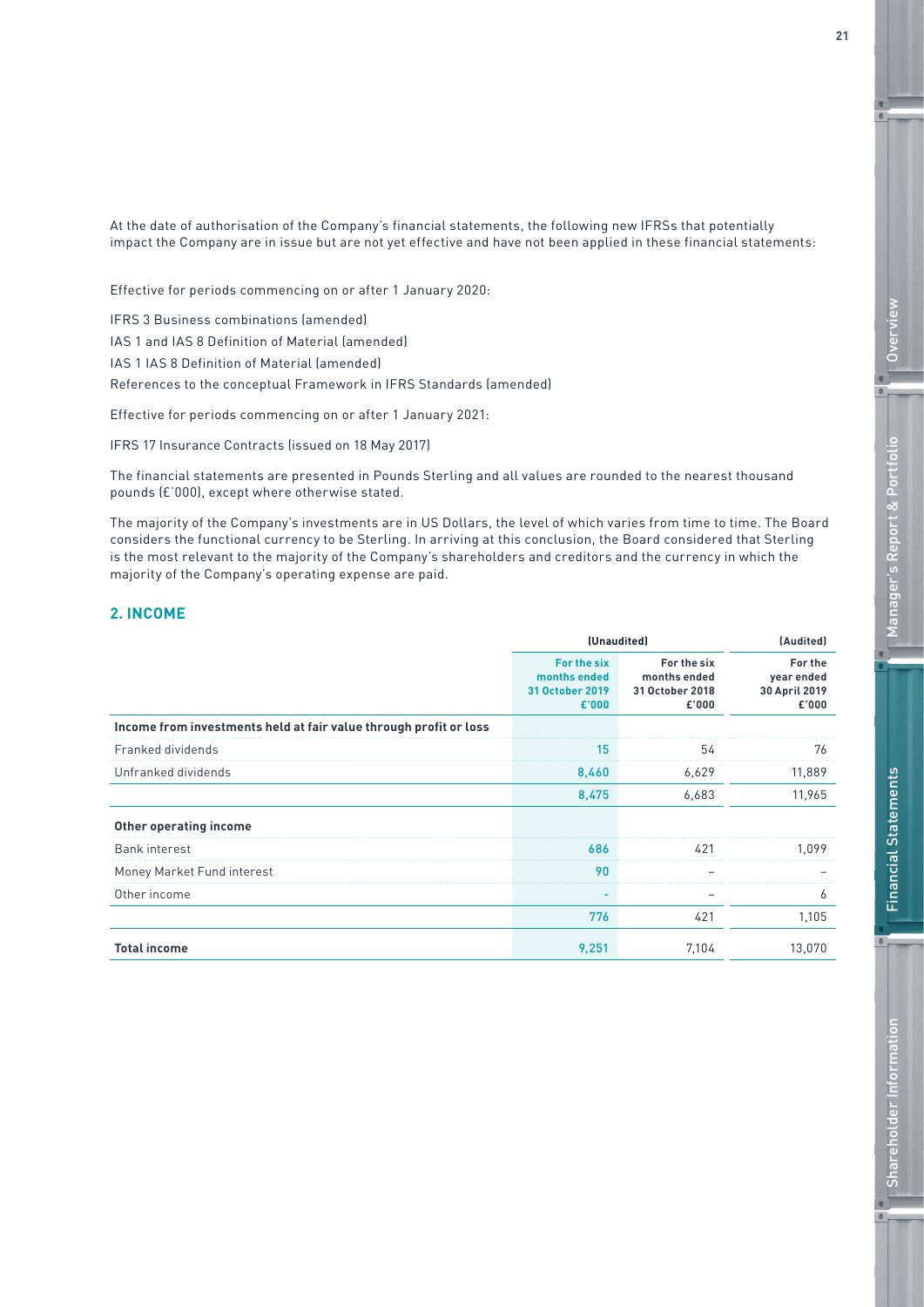# **NOTES TO THE FINANCIAL STATEMENTS** CONTINUED

for the six months ended 31 October 2019

# **3. GAINS ON INVESTMENT HELD AT FAIR VALUE**

|                                                                       | (Unaudited)                                             |                                                         | (Audited)                                       |  |
|-----------------------------------------------------------------------|---------------------------------------------------------|---------------------------------------------------------|-------------------------------------------------|--|
|                                                                       | For the six<br>months ended<br>31 October 2019<br>£'000 | For the six<br>months ended<br>31 October 2018<br>£'000 | For the<br>year ended<br>30 April 2019<br>£'000 |  |
| Net gains on disposal of investments at historic cost                 | 141.028                                                 | 174.592                                                 | 291.338                                         |  |
| Transfer on disposal of investments                                   | [149.309]                                               | [107.739]                                               | [197.726]                                       |  |
| (Losses)/gains based on carrying value at previous balance sheet date | (8.281)                                                 | 66.853                                                  | 93.612                                          |  |
| Valuation gains on investments held during the period                 | 52.032                                                  | 59.630                                                  | 299.614                                         |  |
|                                                                       | 43.751                                                  | 126.483                                                 | 393.226                                         |  |

# **4. (LOSSES)/GAINS ON DERIVATIVES**

|                                                   | (Unaudited)                                             |                                                         | [Audited]                                       |  |
|---------------------------------------------------|---------------------------------------------------------|---------------------------------------------------------|-------------------------------------------------|--|
|                                                   | For the six<br>months ended<br>31 October 2019<br>£'000 | For the six<br>months ended<br>31 October 2018<br>£'000 | For the<br>year ended<br>30 April 2019<br>£'000 |  |
| (Losses)/gains on disposal of derivatives held    | [4.236]                                                 | 4.593                                                   | 2.361                                           |  |
| (Losses)/gains on revaluation of derivatives held | [2.320]                                                 |                                                         | 18911                                           |  |
|                                                   |                                                         |                                                         | .470                                            |  |

The derivative financial instruments represent the call and put options, which are used for the purpose of efficient portfolio management. As at 31 October 2019, the Company held NASDAQ 100 Stock Index put options and the market value of the open put option position was £925,000 (31 October 2018: Powershares QQQ with a market value of £ 2,344,000, 30 April 2019: NASDAQ 100 Stock Index with a market value of £150,000). As at 31 October 2019, the Company did not hold any open call options (31 October 2018: Advanced Micro Devices and Facebook with market value of £11,000 and £526,000 respectively, 30 April 2019: nil).

# **5. OTHER CURRENCY GAINS/(LOSSES)**

|                                                         | (Unaudited)                                             |                                                         | · Audited'                                      |  |
|---------------------------------------------------------|---------------------------------------------------------|---------------------------------------------------------|-------------------------------------------------|--|
|                                                         | For the six<br>months ended<br>31 October 2019<br>£'000 | For the six<br>months ended<br>31 October 2018<br>£'000 | For the<br>year ended<br>30 April 2019<br>£'000 |  |
| Exchange gains on currency balances                     | 4.202                                                   | 7.352                                                   | 3.947                                           |  |
| Exchange losses on settlement of loan balances          |                                                         | [5.849]                                                 | (5.850)                                         |  |
| Exchange (losses)/gains on translation of loan balances | (1.492)                                                 | 3 207                                                   | 3.816                                           |  |
|                                                         |                                                         |                                                         |                                                 |  |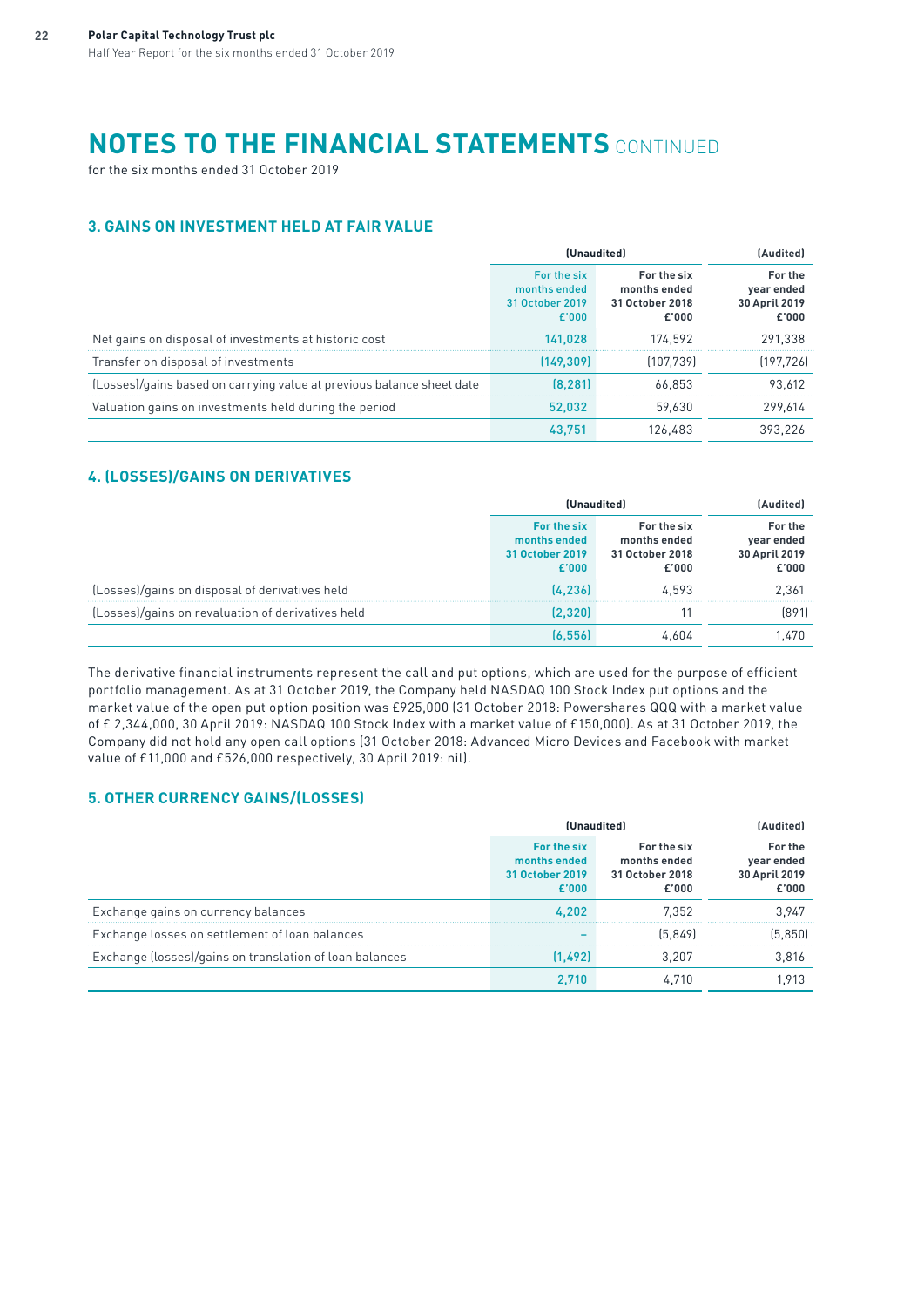# **6. INVESTMENT MANAGEMENT AND PERFORMANCE FEES**

#### **Investment Management Fee**

The investment management fee, which is paid by the Company quarterly in arrears to the Investment Manager, is calculated on the Net Asset Value ("NAV") on a per share basis as follows:

Tier 1: 1 per cent. for such of the NAV exceeds £0 but is less than or equal to £800million;

Tier 2: 0.85 per cent. for such of the NAV exceeds £800 million but is less than or equal to £1.6 billion;

Tier 3: 0.80 per cent. for such of the NAV exceeds £1.6 billion but is less than or equal to £2 billion; and

Tier 4: 0.70 per cent. for such of the NAV as exceeds £2 billion;

Any investments in funds managed by Polar Capital are excluded from the investment management fee calculation.

#### **Performance Fee**

The Investment Manager is entitled to a performance fee based on the level of outperformance of the Company's net asset value per share over its benchmark, the Dow Jones World Technology Index (total return, Sterling adjusted, with the removal of relevant withholding taxes) during the relevant performance period. A fuller explanation of the performance and management fee arrangements is given in the Annual Report.

At 31 October 2019, there was no accrued performance fee (31 October 2018: £1,903,000 and 30 April 2019: £6,644,000). The quantum of any performance fee will be based on the audited net asset value at the year end on 30 April 2020.

### **7. OTHER ADMINISTRATIVE EXPENSES**

At 31 October 2019, the Company's other administrative expenses, were £464,000 (31 October 2018: £557,000, 30 April 2019: £902,000). From 1 January 2019, all research costs are payable by Polar Capital. The Company's other administrative expenses including research costs previously payable by the Company were £920,000 for the six months to 31 October 2018 and £1,140,000 for the year ended 30 April 2019 respectively.

## **8. CASH AND CASH EQUIVALENT**

|                          | (Unaudited)                                             |                                                         | [Audited]                                       |
|--------------------------|---------------------------------------------------------|---------------------------------------------------------|-------------------------------------------------|
|                          | For the six<br>months ended<br>31 October 2019<br>£'000 | For the six<br>months ended<br>31 October 2018<br>£'000 | For the<br>year ended<br>30 April 2019<br>£'000 |
| Cash at bank             | 106,650                                                 | 153.910                                                 | 194.544                                         |
| Money Market Funds       | 56,812                                                  |                                                         |                                                 |
| Cash and cash equivalent | 163,462                                                 | 153.910                                                 | 194.544                                         |
| Bank overdraft           | (3.233)                                                 |                                                         | (391)                                           |
| <b>Total</b>             | 160.229                                                 | 153.910                                                 | 194,153                                         |

As at 31 October 2019, the Company held BlackRock's Institutional Cash Series plc – US Treasury Fund with a market value of £56,812,000 (31 October 2018 and 30 April 2019: nil), which is managed as part of the Company's cash and cash equivalents as defined under IAS 7.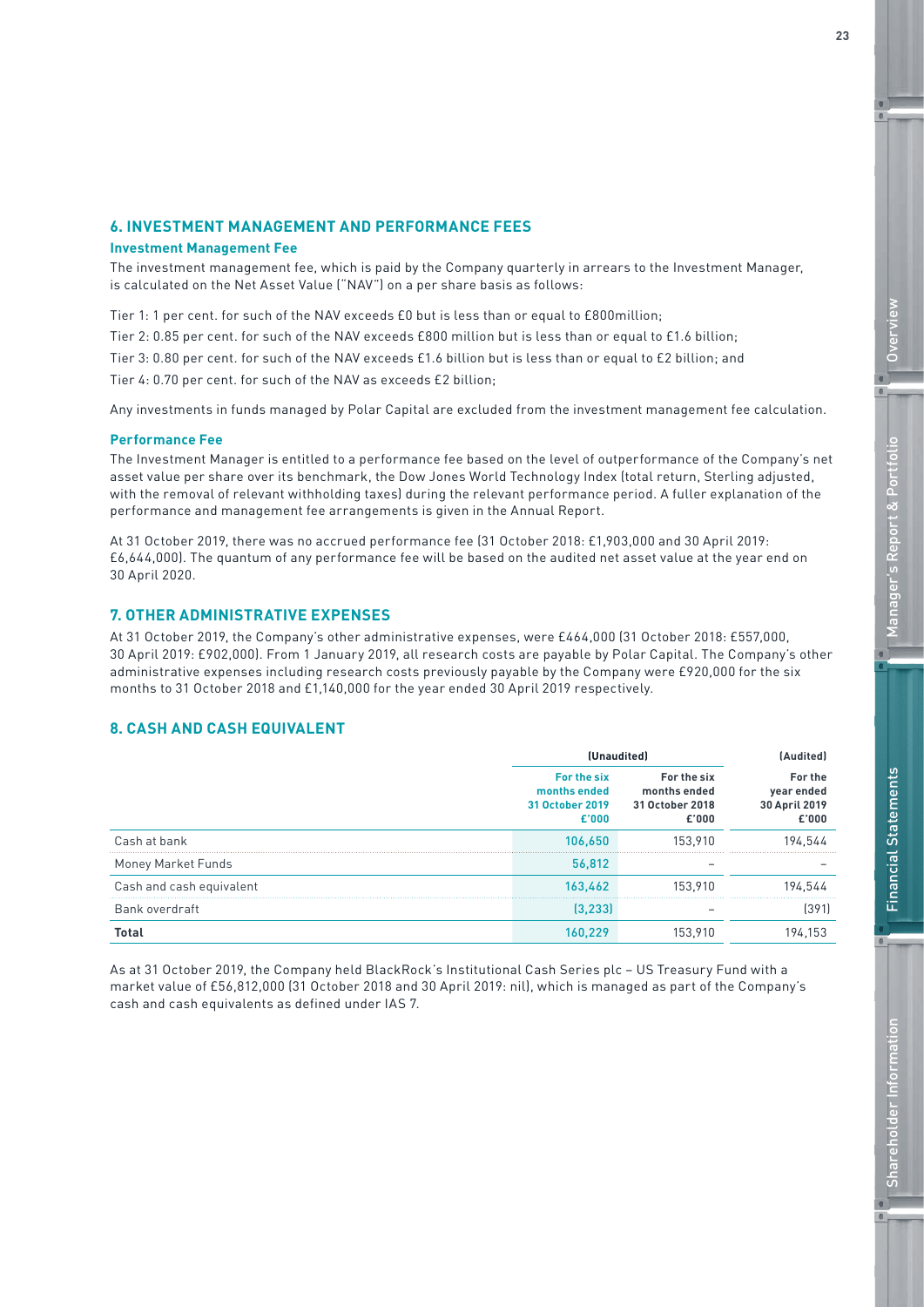# **NOTES TO THE FINANCIAL STATEMENTS** CONTINUED

for the six months ended 31 October 2019

# **9. (LOSSES)/EARNINGS PER ORDINARY SHARE**

|                                                              | (Unaudited)                                             |                                                         | (Audited)                                       |
|--------------------------------------------------------------|---------------------------------------------------------|---------------------------------------------------------|-------------------------------------------------|
|                                                              | For the six<br>months ended<br>31 October 2019<br>£'000 | For the six<br>months ended<br>31 October 2018<br>£'000 | For the<br>year ended<br>30 April 2019<br>£'000 |
| Net (loss)/profit for the period:                            |                                                         |                                                         |                                                 |
| Revenue                                                      | (1.693)                                                 | [2.838]                                                 | (6.328)                                         |
| Capital                                                      | 39.905                                                  | 133,894                                                 | 389.965                                         |
| Total                                                        | 38,212                                                  | 131,056                                                 | 383,637                                         |
| Weighted average number of shares in issue during the period | 133,825,000                                             | 133.817.826                                             | 133.821.384                                     |
| Revenue                                                      | $(1.27)$ p                                              | $(2.12)$ p                                              | (4.73)p                                         |
| Capital                                                      | 29.82p                                                  | 100.06p                                                 | 291.41p                                         |
| <b>Total</b>                                                 | 28.55p                                                  | 97.94p                                                  | 286.68p                                         |

## **10. SHARE CAPITAL**

At 31 October 2019 there were 133,825,000 Ordinary Shares in issue (31 October 2018 and 30 April 2019: 133,825,000). During the six months ended 31 October 2019, the Company issued no Ordinary Shares into the market (31 October 2018 and 30 April 2019: 30,000 Ordinary Shares were issued at a price of 1330.0p per share, for total consideration of £398,000). During the same period the Company bought back no Ordinary Shares (31 October 2018 and 30 April 2019: nil).

# **11. NET ASSET VALUE PER ORDINARY SHARE**

|                                                          | 31 October 2019 | 31 October 2018 | 30 April 2019 |
|----------------------------------------------------------|-----------------|-----------------|---------------|
|                                                          |                 |                 |               |
| Net assets attributable to ordinary shareholders (£'000) | 973.858         | 683 065         |               |
| Ordinary shares in issue at end of period                | 33.825.000      | 33.825.000      | 33 825 000    |
| Net asset value per ordinary share                       |                 | 257.66D         |               |

## **12. DIVIDEND**

No interim dividend has been declared for the period ended 31 October 2019 nor the period ended 31 October 2018 or 30 April 2019.

# **13. RELATED PARTY TRANSACTIONS**

There have been no related party transactions that have materially affected the financial position or the performance of the Company during the six-month period to 31 October 2019.

## **14. POST BALANCE SHEET EVENT**

There are no significant events that have occurred after the end of the reporting period to the date of this report which require disclosure.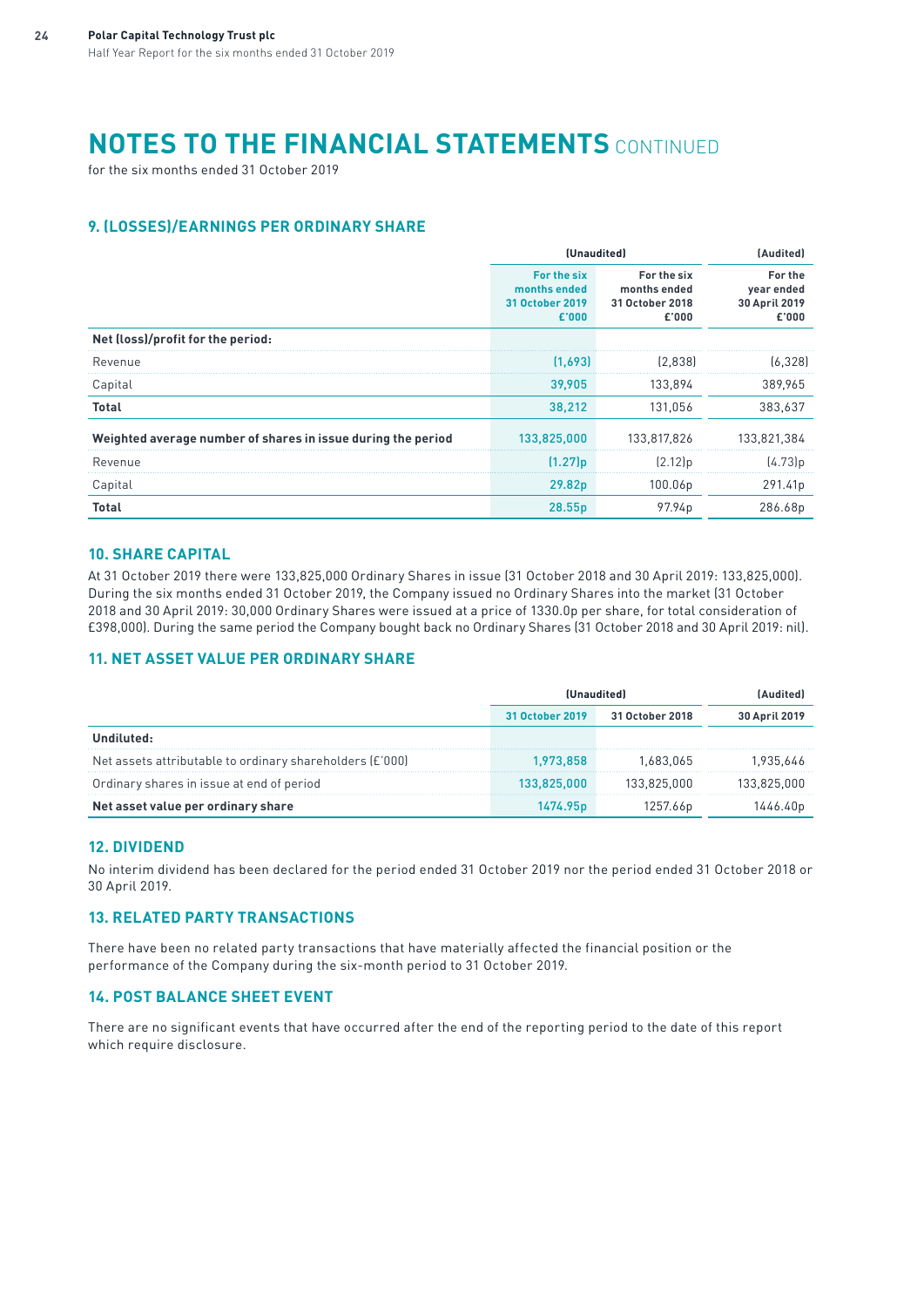# **DIRECTORS AND CONTACTS**

### **COMPANY REGISTERED NUMBER**

### **Directors (all independent Non-executive)**

Sarah C Bates (Chair) Charlotta Ginman (Audit Committee Chair) Peter J Hames (Senior Independent Director) Tim Cruttenden Charles Park Stephen White

## **INVESTMENT MANAGER AND AIFM**

### **Polar Capital LLP**

Authorised and regulated by the Financial Services Authority

### **PORTFOLIO MANAGER**

Ben Rogoff

# **COMPANY SECRETARY**

Polar Capital Secretarial Services Limited represented by Tracey Lago, FCG

### **REGISTERED OFFICE AND ADDRESS FOR CONTACTING THE DIRECTORS**

16 Palace Street, London SW1E 5JD 020 7227 2700

### **CORPORATE BROKER**

Stifel Nicolaus Europe Limited 150 Cheapside London EC2V 6ET

### **DEPOSITARY, BANKERS AND CUSTODIAN**

HSBC Bank Plc, 8 Canada Square, London E14 5HQ

### **REGISTERED NUMBER**

Incorporated in England and Wales with company number 3224867 and registered as an investment company under section 833 of the Companies Act 2006

### **FORWARD LOOKING STATEMENTS**

Certain statements included in this report and financial statements contain forward-looking information concerning the Company's strategy, operations, financial performance or condition, outlook, growth opportunities or circumstances in the countries, sectors or markets in which the Company operates. By their nature, forwardlooking statements involve uncertainty because they depend on future circumstances, and relate to events, not all of which are within the Company's control or can be predicted by the Company. Although the Company believes that the expectations reflected in such forward-looking statements are reasonable, no assurance can be given that such expectations will prove to have been correct. Actual results could differ materially from those set out in the forward-looking statements. For a detailed analysis of the factors that may affect our business, financial performance or results of operations, we urge you to look at the principal risks and uncertainties included in the Strategic Report section on pages 44 to 46 of the Annual Report. No part of these results constitutes, or shall be taken to constitute, an invitation or inducement to invest in Polar Capital Technology Trust plc or any other entity and must not be relied upon in any way in connection with any investment decision. The Company undertakes no obligation to update any forward-looking statements.

### **HALF YEAR REPORT**

The Company has opted not to post half year reports to shareholders. Copies of the Half Year Report will be available from the Secretary at the Registered Office, 16 Palace Street, London SW1E 5JD and from the Company's website at www.polarcapitaltechnologytrust.co.uk

### **NATIONAL STORAGE MECHANISM**

A copy of the Half Year Report has been submitted to the National Storage Mechanism ('NSM') and will shortly be available for inspection at www.morningstar.co.uk/uk/NSM.

## **FINANCIAL CALENDAR**

The key dates in the Company's financial year are as follows:

| 30 April               | Financial year-end                |
|------------------------|-----------------------------------|
| Early July             | Announcement of year-end results  |
| <b>Early September</b> | Annual General Meeting            |
| 31 October             | Half-year end                     |
| Mid December           | Announcement of half-year results |

**Neither the contents of the Company's website nor the contents of any website accessible from the hyperlinks on the Company's website (or any other website) is incorporated into or forms part of this announcement.**